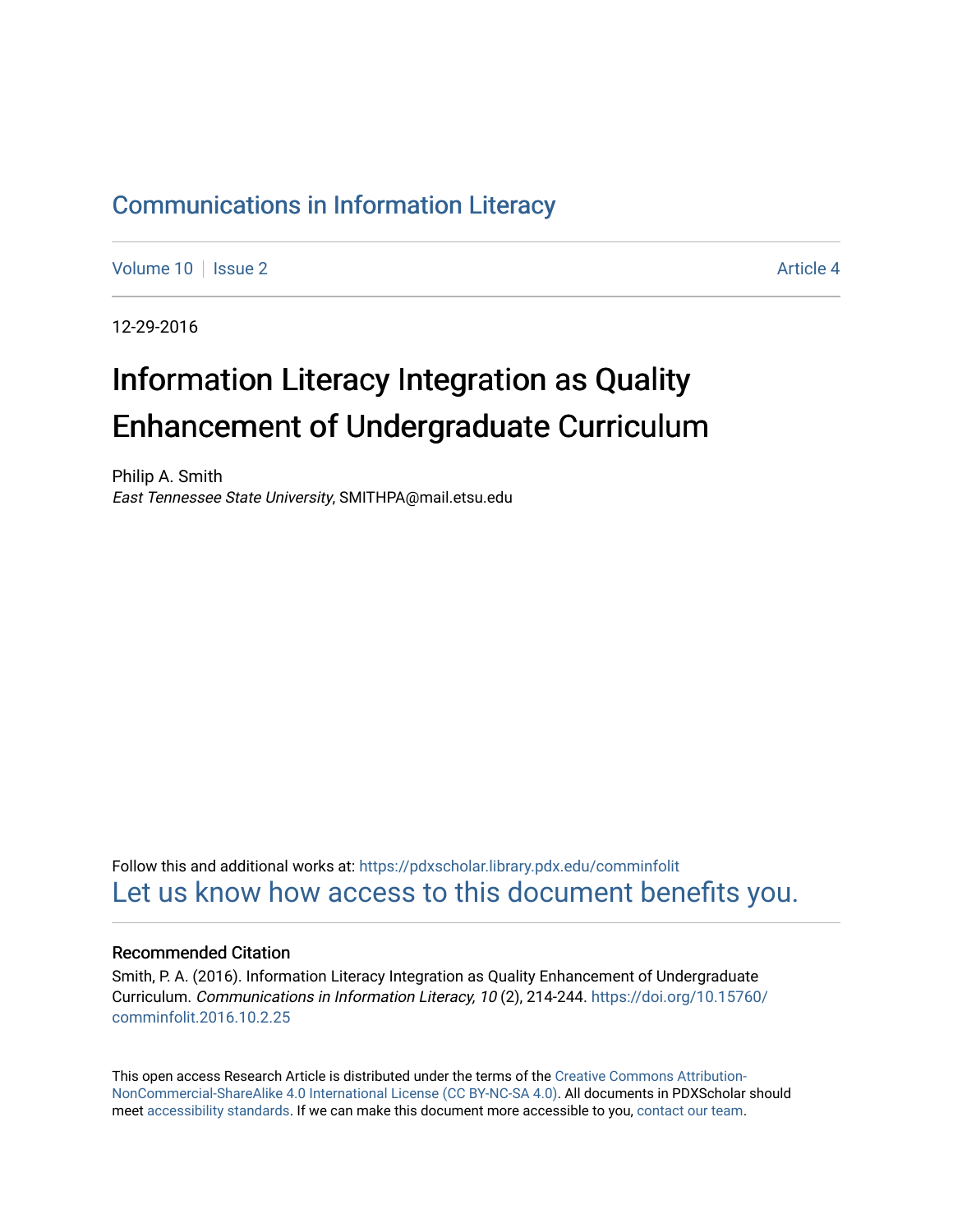# **Integrate and Assess: Information Literacy as Quality Enhancement of Undergraduate Curriculum**

Philip A. Smith, East Tennessee State University

### Abstract

This article is an account of how one small liberal arts university undertook a large scale curriculum integration and assessment project under the auspices of a Quality Enhancement Plan (QEP). After a review of relevant literature, the integration and assessment process is outlined, and the assessment data is analyzed and discussed. The integration used a tiered approach, attempting to engage students with significant IL experiences first at the lower general education level, then subsequently at the upper level in their disciplinary context. Assessment tools include widely used standardized tests and surveys as well as locally developed rubrics and surveys. While the plan satisfied the reaccreditation requirements, this is a case study and not a template; many factors would make it difficult to generalize the assessment results. More useful to IL advocates and other institutions may be the overall approach of this QEP, which aimed to be thorough enough to align with regional and national standards yet flexible enough to meet local needs.

*Keywords*: information literacy; curriculum integration; embedded instruction; assessment; Quality Enhancement Plans; QEP; private college

### Smith, P.A. Integrate and assess: Information literacy integration as quality enhancement of undergraduate curriculum. *Communications in Information Literacy, 10*(2), 214-244.

Copyright for articles published in Communications in Information Literacy is retained by the author(s). Author(s) also extend to Communications in Information Literacy the right to redistribute this article via other scholarly resources and bibliographic databases. This extension allows the authors' copyrighted content to be included in some databases that are distributed and maintained by for-profit companies. All other rights of redistribution are licensed by Communications in Information Literacy under Creative Commons Attribution-NonCommercial-ShareAlike 4.0 International (CC BY-NC-SA 4.0).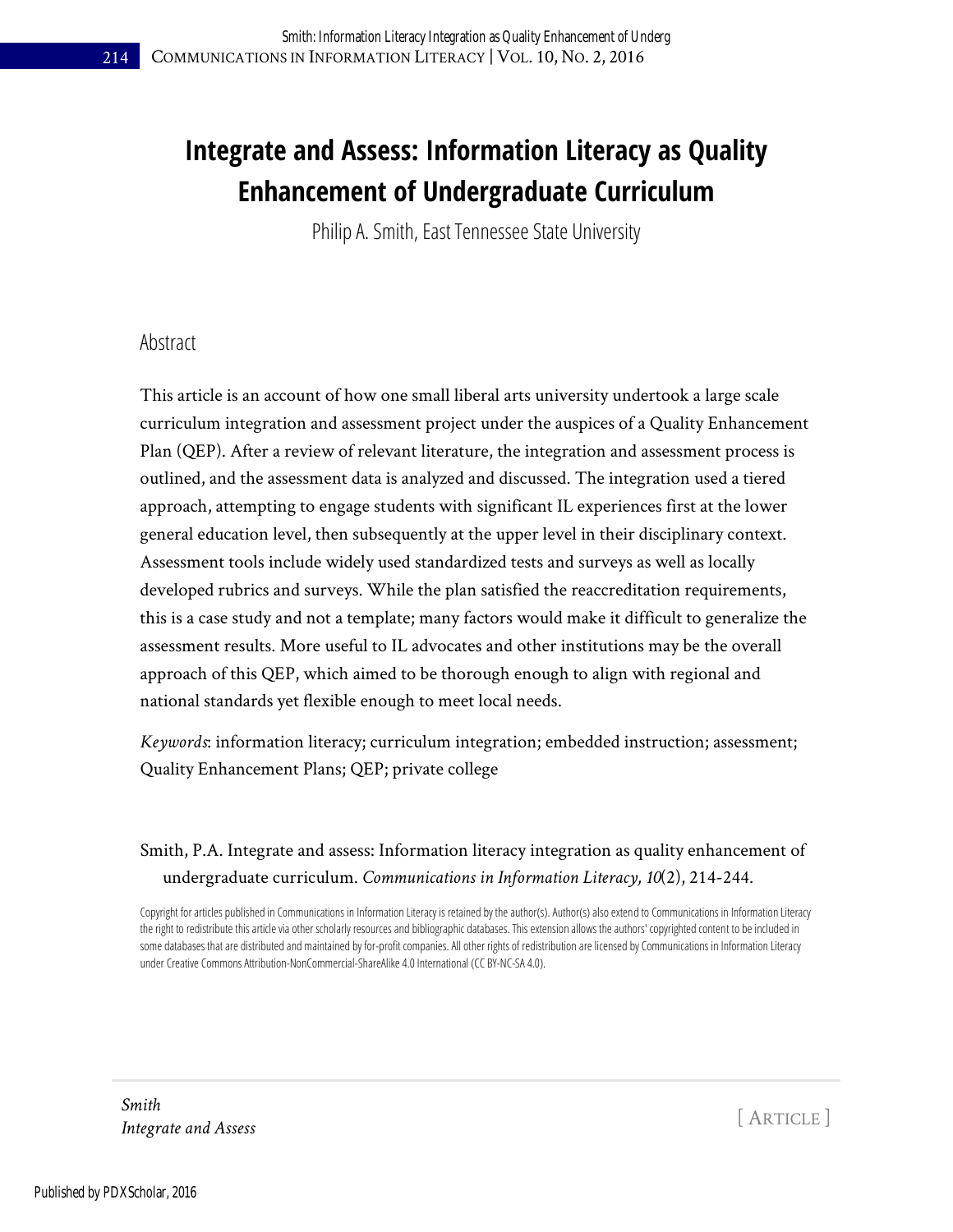# **Integrate and Assess: Information Literacy as Quality Enhancement of Undergraduate Curriculum**

# **Introduction**

In most institutions information literacy (IL) has moved from bibliographic instruction and the one-shot to a more central place in the curriculum. As colleges and universities are held more accountable for the content and quality of their core curriculum and general education outcomes, the skills, competencies, learning outcomes, and standards associated with information literacy become part of conversations with faculty and administrators across campus. While the future can never be predicted, one thing seems certain: college graduates need to know how to think fluidly and critically about, with, and through information using continually evolving information technologies. This has always been central to the mission of IL programs, and advocates are ideally placed to connect faculty to the considerable research and practical applications developed by the IL community (first around the ACRL Information Literacy Standards, more recently the Framework for Information Literacy). Faculty desire IL savvy students and administrators are keen to show accreditors how information literacy instruction improves student learning. IL advocates can satisfy these demands and produce both curriculum integration and assessment strategies that positively affect the information literacy of their students.

This article relates one institution's large scale curriculum integration and assessment project under the auspices of a Quality Enhancement Plan (QEP). A QEP "focuses on learning outcomes and/or the environment supporting student learning and accomplishing the mission of the institution" (SACS, p.7). Institutions develop their own QEP topics and IL has been viewed by many as a timely and suitable topic (Harris, 2013). Lincoln Memorial University (LMU) is a small (about 4,000 FTE), private, liberal-arts and professional program university located in rural East Tennessee. LMU is accredited by the Southern Association of Colleges and Schools (SACS), which requires a QEP for reaccreditation. In 2009, LMU began a QEP focusing on improving student IL competency. While the plan satisfied the reaccreditation requirements, this description and assessment of this QEP related here is a case study and not a template; many factors would make it difficult to generalize the results. More useful to IL advocates and other institutions may be the overall

[ ARTICLE ]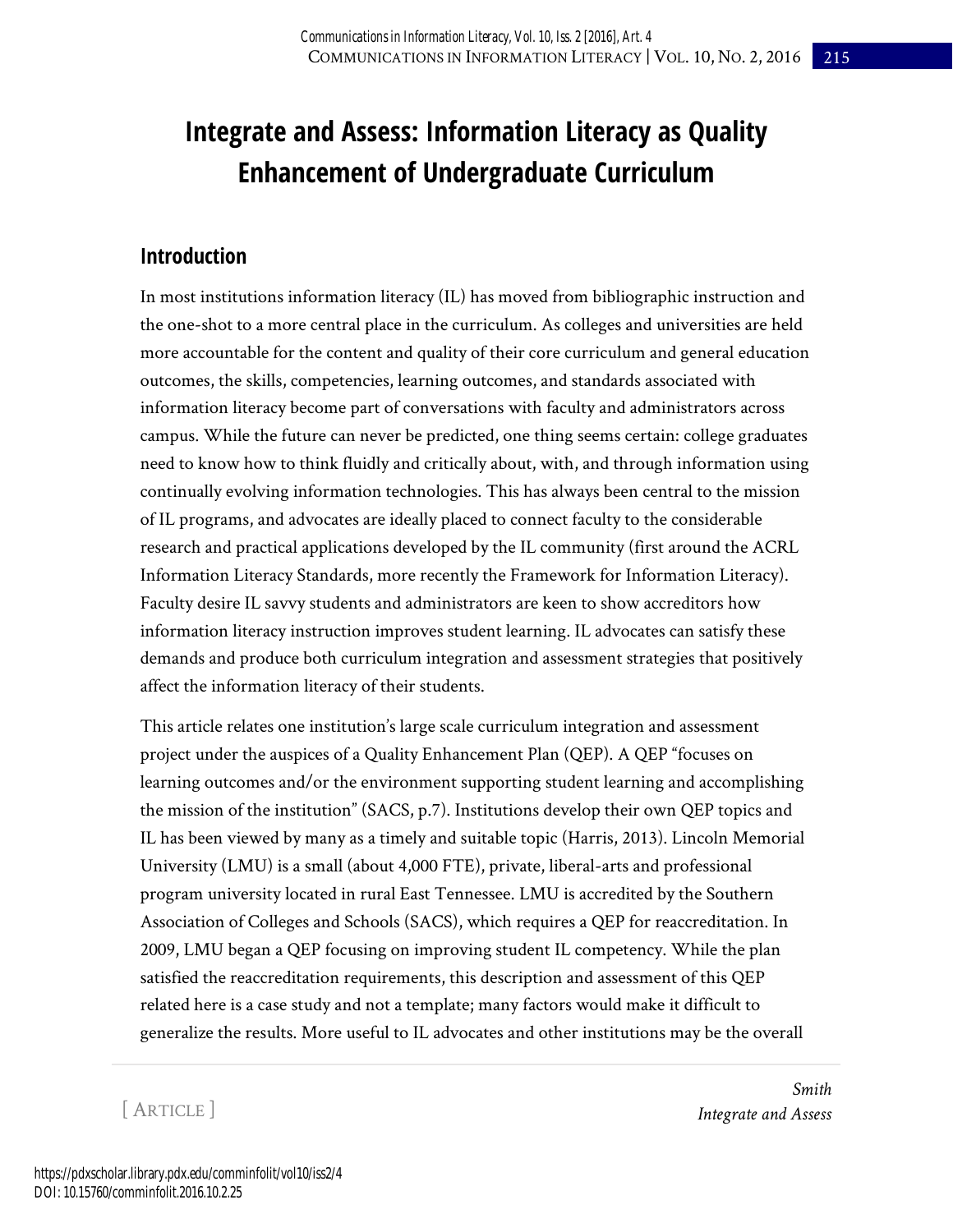approach of this QEP, which aimed to be thorough enough to align with regional and national standards yet flexible enough to meet local needs.

### **Literature Review**

#### Curriculum integration

The curriculum integrated approach to information literacy programming is a trending theme in the IL literature. In 2011, Saunders published a book length study on how institutions address information literacy as an outcome. By looking at self-study reports submitted to accrediting bodies, Saunders distinguished between course-level outcomes, program-level outcomes, and institutional-level outcomes for IL programming and noted that most institutions do not get beyond course-level outcomes. McGuinness (2007) made a similar point, noting that while working with individuals within an institution can be effective, it does little to embed IL as a core value when individuals leave and programs shift. McGuinness argued the best way to systematically integrate IL into the overall undergraduate curriculum is to take a top down approach and align IL with institutional goals and strategic plans. In a dissertation length study on IL curricular integration, Wang (2010) noted that both the American Library Association (ALA) and the Australian and New Zealand Institute of Information Literacy (ANZIIL) recommend just such a comprehensive integrated approach for IL. Wang also showed that while the literature is full of practical examples of integrating IL into individual courses, there is little on systematic integration at broader levels. Wang proposed a model for integrating IL in terms of what, who, and how (p. 20). *What* involves an operational definition of IL, which the ACRL standards provide or the ACRL Framework, as well as a rationale for the reasons it is important. *Who* involves the participation and collaboration of multiple stakeholders from administrators and deans, to faculty and librarians, to support staff and students. *How* is the actual plan for integrating: the curriculum design and assessment methods, as well as the presence of IL in institutional planning and accreditation documents. The QEP program described in this study addresses each of these criteria. A study by Derakhshan and Singh (2010), which synthesized the results of seven other studies on academic faculty's perception of integrating IL into the curriculum, identified four common themes: collaboration, IL pedagogy, IL skills, and knowledge. These themes roughly map onto Wang's criteria noted above: Integration must be a collaborative effort of faculty and librarians; there needs to be a clear definition of IL with concrete learning outcomes; and there must be a plan for curriculum integration at multiple levels. Derakhshan and Signh's study, however, limits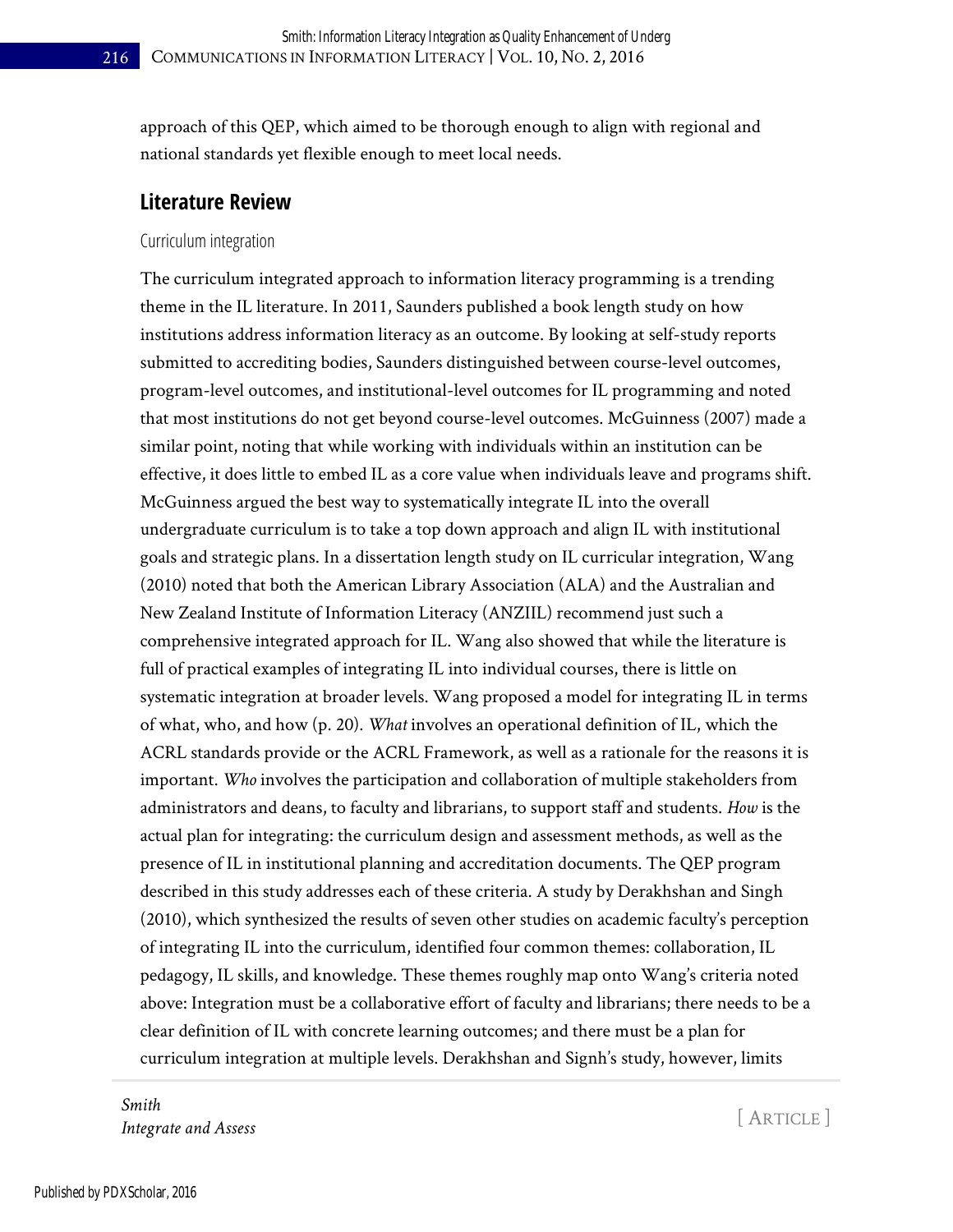itself to a literature review of academic faculty's perceptions, and it contains no original research or documentation of curriculum integrated programs.

#### Information literacy as a QEP topic

There is also an emerging literature documenting IL as a topic for, or at least component of QEPs. Harris (2013) reported that between 2004 and 2011, 18 SACS-accredited universities focused on IL for their QEPs, and over 100 institutions developed topics that included IL learning outcomes (p. 3). Several publications have documented the inclusion of IL into QEPs. Millet, Donald, and Wilson (2009) described the implementation process, assessment plan, and some examples of curriculum integration for their IL-based QEP at Trinity College. They used a tiered approach to curriculum integration, moving from the lower to the upper levels of their undergraduate programs. Since Millet, Donald, and Wilson's article was published half way through their QEP process, it did not include a description of the assessment results in detail. Beile (2007) outlined the role of IL as a component in the University of South Florida's information fluency QEP, and focused in part on assessment; however, this work was also published while that QEP was still in process. Other publications mentioning IL as part of QEP-based efforts include Salinero and Beardsley (2009), Simons (2009), and Tunon (2003). To date, no study has been published on the overall effect of a completed IL-focused QEP. As Harris (2013) concluded, "the relationship between accreditation standards and information literacy goals requires further exploration in practice and in the scholarly and professional communications of information literacy advocates" (p.7). The present study joins the scholarly conversation on this topic.

#### Tiered IL integration

There is general consensus in the literature that the curriculum integrated approach should be tiered. This means students should receive explicit IL instruction sequentially throughout their undergraduate programs: at least once during the first two years of study, and again in the more advanced stages of their undergraduate programs (VanScoy & Oakleaf, 2008). While most authors of the tiered approach do not present a rigorous method for determining which IL skills are lower and which are higher, they acknowledge this is as an intuitive and logical starting point for a tiered IL program. Wong & Cmor (2011) compared grade point averages of students who had different amounts of exposure to library instruction and found a positive correlation for students who had at least three IL sessions. However, they acknowledged that these sessions were optional and not truly integrated into

[ ARTICLE ]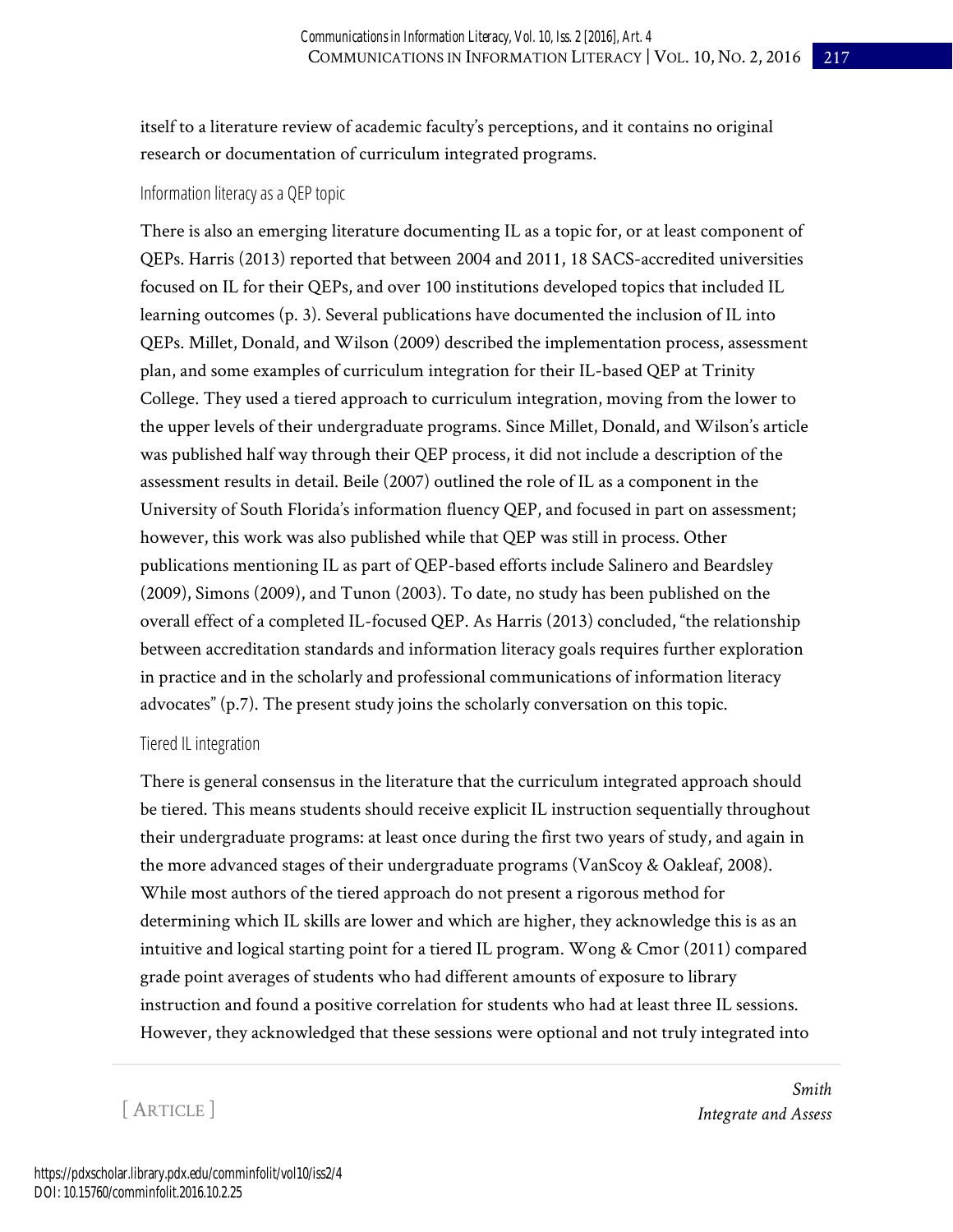the curriculum. Holliday and Fagerheim (2006) detailed a sequence of IL integrations into two levels of general education English courses and reported favorable results in raising the quality of student research and writing. However, this study was limited to the lower general education tier; it did not investigate the impact on students in higher tier disciplinary courses. The author of this paper found no studies in the literature that detail a tiered integrated curriculum from basic level general education through the disciplinespecific upper level.

#### IL Assessment

In a review of the literature up to 2007, Matthews identified three general categories of IL assessment: surveys, tests, and "actual information-seeking behavior" (p. 75). Beile (2008) also recommended multiple methods of IL assessment including "objective" standardized tests or surveys and "interpretive" methods such as rubrics. One such standardized instrument is the National Survey of Student Engagement (NSSE); Mark & Boruff-Jones (2003) showed there is some overlap between NSSE questions and categories and IL standards, outcomes, and indicators. Another standardized test is the Information Literacy Test (ILT) developed at James Madison University. Cameron, Wise, and Lottridge (2007) found the ILT to be a statistically validated instrument for measuring student IL proficiency.

Knight (2006) distinguished between "traditional" and "authentic" assessment. Traditional assessment may take the form of multiple choice or short answer quizzes, which the author acknowledged as having some merit, although they are limited in their usefulness. Knight described authentic assessment as "measures [of] not only what students learn through library instruction, but also how the learning is subsequently incorporated into their academic work" (p. 45). This can take many forms, but the most familiar and easy to employ is rubrics. Rockman (2002) expanded on this notion:

[A]lthough these measures (e.g., multiple choice, true/false) can be used to establish benchmarks of knowledge or to provide a snapshot of performance at a certain point in a student's academic career, they are not necessarily linked to performance objectives, and do not demonstrate how well a student has actually learned to navigate through a search strategy process to find, evaluate, use, and apply information to meet a specific need, (p. 193)

In another article relating to Trinity's IL related QEP, Oakleaf, Millet, and Kraus (2011), discussed their process of developing rubrics to assess student IL. They also claimed there is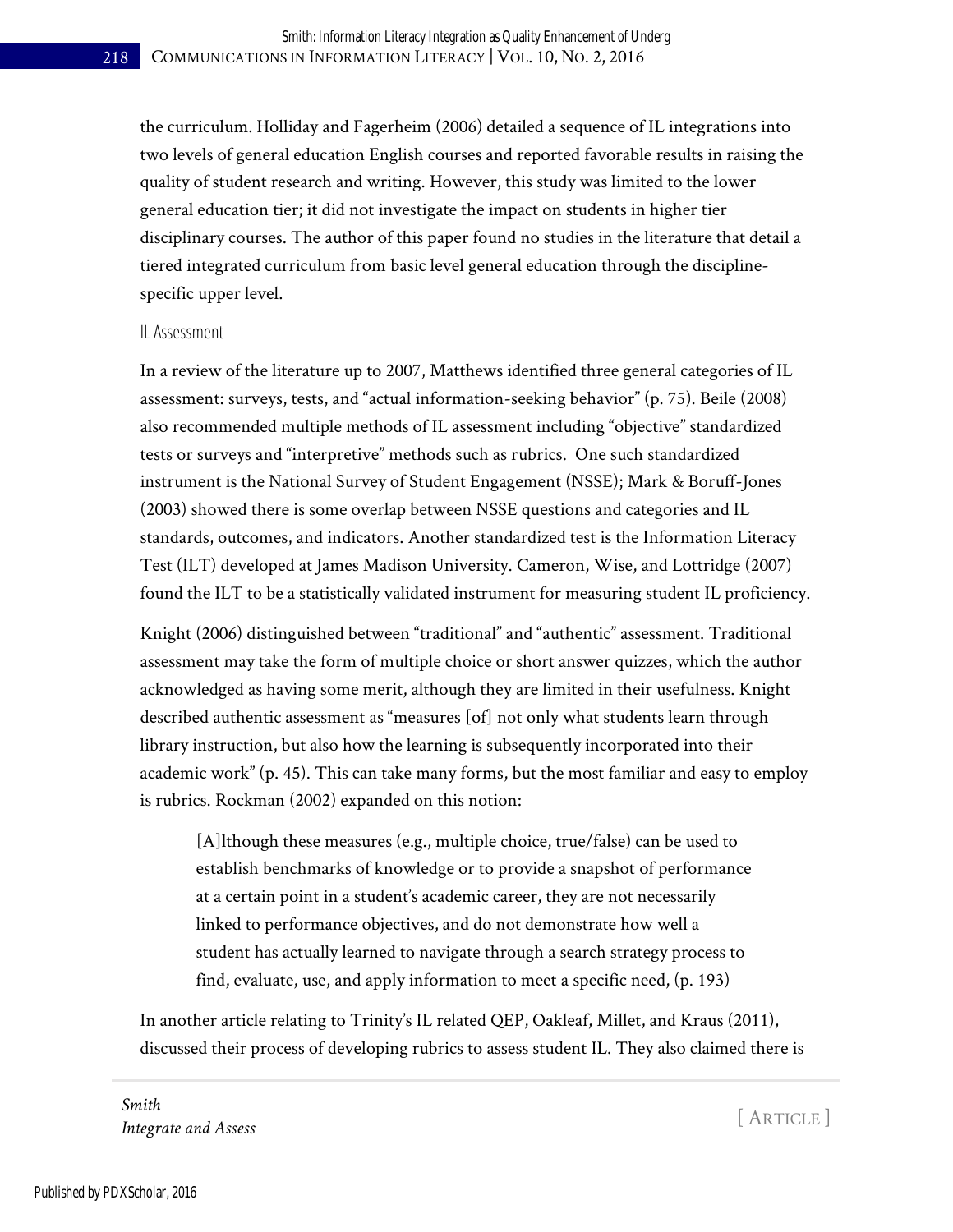little or no literature on collaborative assessment of IL. The present study partially addresses this by having the faculty use the locally developed SEWS rubric (Appendix A) to assess student IL. In developing an assessment plan for an IL based QEP, the literature is clear that it is important to include multiple methods of assessment: direct and indirect, traditional and authentic. Each has a strength that helps compensate for weaknesses in the other.

# **QEP Timeline and Curriculum Integration**

The QEP was developed by a multidisciplinary committee that mandated all undergraduate departments include information literacy-related learning outcomes in their programs. To support these learning outcomes, the QEP adopted a tiered curriculum integrated approach. At the lower tier, basic IL content was integrated and assessed in the general education core composition courses. At the higher tier, all disciplines required a source-based research project to be supported by integrated IL instruction and assessed using a locally developed rubric.

The QEP rolled out the curriculum integration of IL over the course of four years. The first two years focused on the lower tier general education core composition courses ENGL 110 and ENGL 210. In these courses, students are introduced to basic IL concepts and skills tied to the ACRL Standards (2000). Instruction was provided by librarians working in close collaboration with the course instructors. Instruction content included lessons, lectures, and learning activities on the value and types of information, finding and evaluating information, and the research process.

Prior to beginning the QEP in the fall of 2009, faculty and librarians met for a two-day workshop to discuss and plan the IL integration into ENGL110. The result was an integration sequence much more involved than a typical one-shot visit from a librarian. A shared reading for all sections was selected on the topic of academic integrity. Themes from this reading were discussed in-class and in online discussion boards; this set the tone for the subsequent integrations. Librarians were involved in these class discussions, and they were invited to participate in three class sessions throughout the semester: one on source types and the differences between popular and scholarly literature; one on online source evaluation; and one on basic database searching and citing. Faculty were also involved with the integration, weaving in concepts and themes from the shared reading and the ACRL Standards. The final assignment for ENGL110 was a paper requiring use of one or two outside sources on a topic related to the impact of information technology and information

[ ARTICLE ]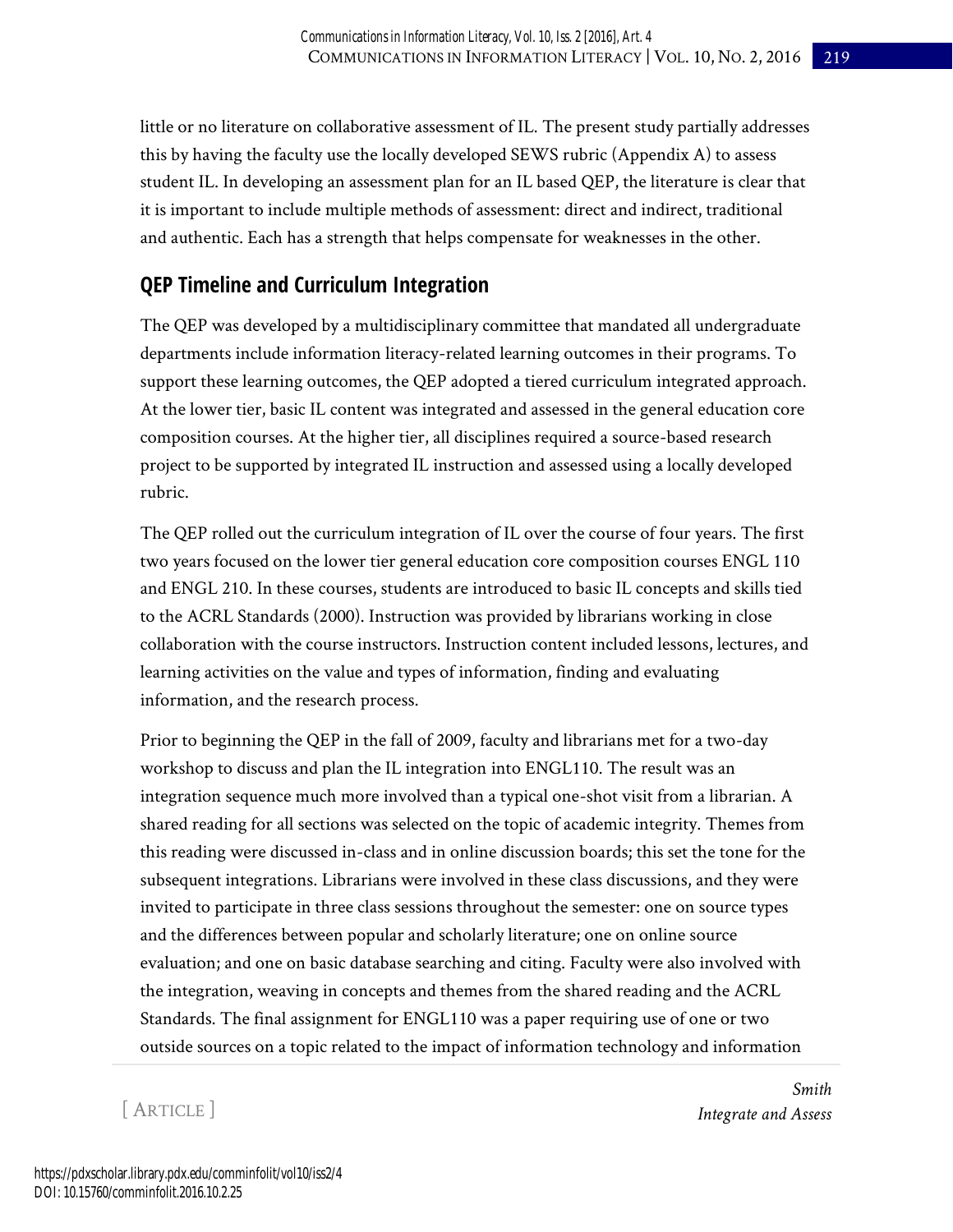overload; this was assessed by a rubric with IL criteria tied to the ACRL Standards. As the QEP progressed, different readings and IL-based themes were explored by faculty and librarians. Readings included chapters from *Freakonomics: A Rogue Economist Explores the Hidden Side of Everything* by Steven Levitt and Stephen Dubner, *The Shallows: What the Internet is Doing to Our Brains* by Nicholas Carr, and *Glut: Mastering Information Through the Ages* by Alex Wright.

There was much discussion between the librarians and teaching faculty at the summer workshops and beyond about the order in which to present IL content across the general education courses. The ACRL Standards do not provide guidance on determining lower and higher level IL skills. VanScoy and Oakleaf (2008) discussed this problem and found little in the literature to address the issue. In the end, the QEP committee decided to introduce content related to all the learning outcomes over the course of the first two years in ENGL110 and ENGL210, and then to reinforce it in the upper levels.

The second year saw integration into ENGL210. The focus was on reinforcing the content introduced in ENGL110 and applying it to a more substantial research paper. The ENGL210 research paper required more sources and more in-depth engagement with them. ENGL210 is a world literature course, so topics ranged broadly. The librarian-led sessions introduced students to more databases and advanced search strategies. Librarians collaborated with faculty to tailor the instruction sessions to the readings and course content. Students completed annotated bibliographies in preparation for their final research papers. Librarians helped to assess these and used them to gauge whether students were using tools and strategies covered in the instructional sessions, and to remediate with students as necessary. Final research papers were assessed using the same rubric used for upper level courses; this allowed some comparison of IL proficiencies between the sophomore and junior/senior levels.

The next two years were focused on the higher tier of curriculum integration, which involved instruction in targeted classes in the upper levels of all undergraduate programs. Prior to the QEP, LMU had already instituted a program intended to enhance and assess the academic writing skills of students called SEWS: Sequential Enhancement of Writing Skills. The SEWS program provided an ideal and convenient integration point for IL. The QEP mandated that SEWS papers must be source-based, and that students must be able to effectively access, evaluate, ethically engage with and use the disciplinary literature of their fields. IL instruction in this upper tier focused on the research process as appropriate to the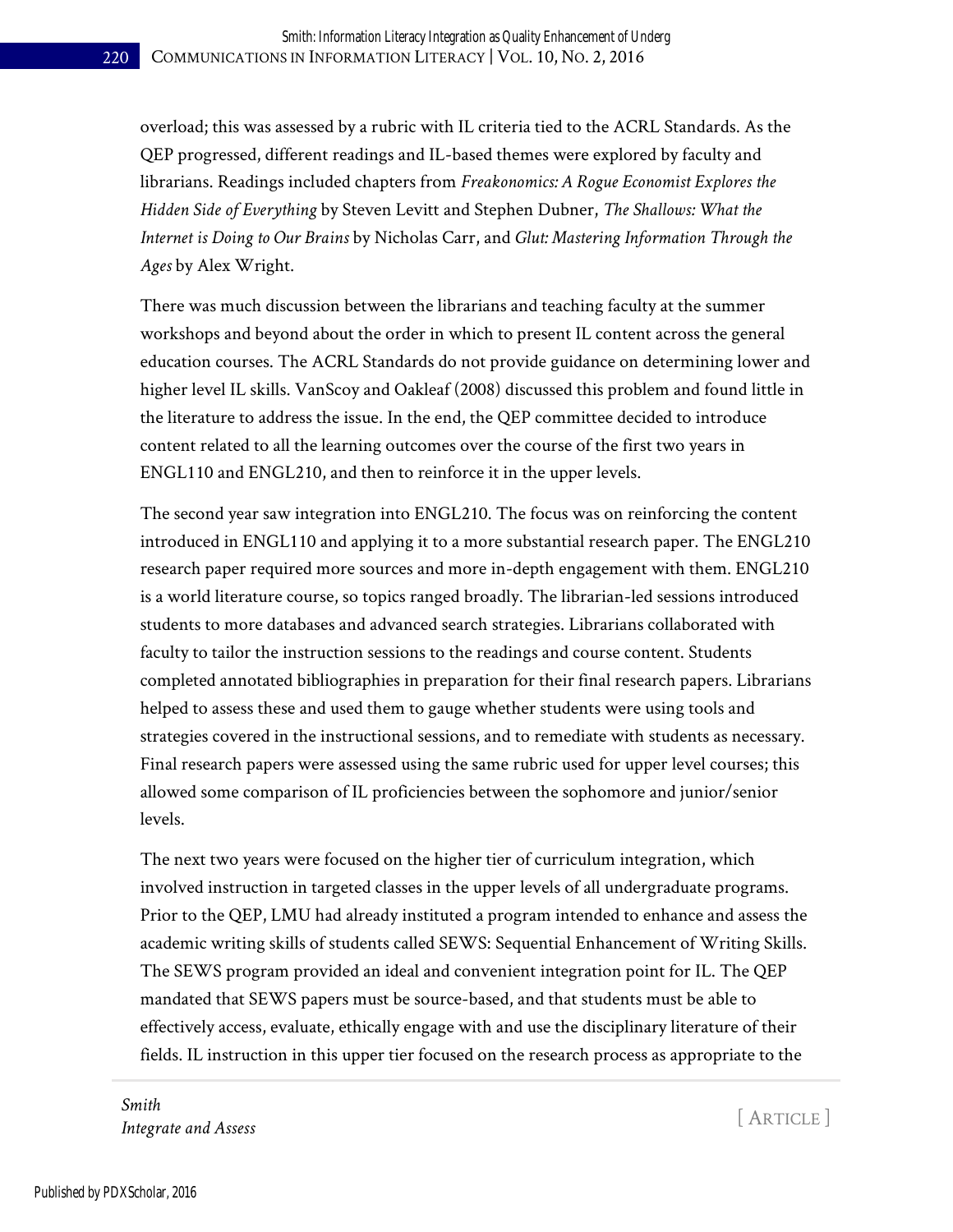discipline. Collaboration between faculty and librarians continued through workshops, meetings, and online resources and support.

Integrating IL into upper level courses presented new challenges. Whereas ENGL110 and ENGL210 had some variation in readings and instructor teaching styles, the course content was basically the same across all sections. However, upper level SEWS courses varied widely as a result of disciplinary specialization. Some programs were already doing much of what the QEP mandated, and others needed to make changes. The lower level integrations involved just a few faculty and instructional librarians; the upper level integrations involved faculty from all departments and their librarian liaisons. Not all students enrolled in SEWS courses took ENGL110 and ENGL210 at LMU; some were exempted, and others transferred in from other schools. Meeting these challenges required working with each department on a case by case basis and determining their students' status and needs. The librarian-led instruction sessions were tailored in collaboration with faculty and involved in-depth discussion and exploration of the scholarly disciplinary literature and the development of annotated bibliographies to help prepare students for the SEWS paper. Though transfer students lacked the benefit of foundational IL instruction provided in ENGL110 and ENGL210, they had access to the material through online tutorials, or they could get additional help by faculty referrals to librarians or to the IL tutor program developed as part of the QEP. Every attempt was made to apply the same basic standards and learning outcomes across all disciplines.

### **Assessment Strategy**

Since the main focus of a QEP was on improving student learning, clearly-focused learning outcomes related to IL were essential. The ACRL Standards (2000) provided thorough and easily adaptable outcomes, which LMU mapped to their own. Another advantage of using the ACRL Standards was the availability of standardized assessment tests and surveys such as SAILS and ILT.

The QEP team aimed to create a robust assessment strategy. In order to encompass multiple viewpoints and data points on the QEP's progress, the team employed a variety of assessments: direct and indirect, traditional and authentic. This could be visualized in a matrix as in Table 1.

[ ARTICLE ]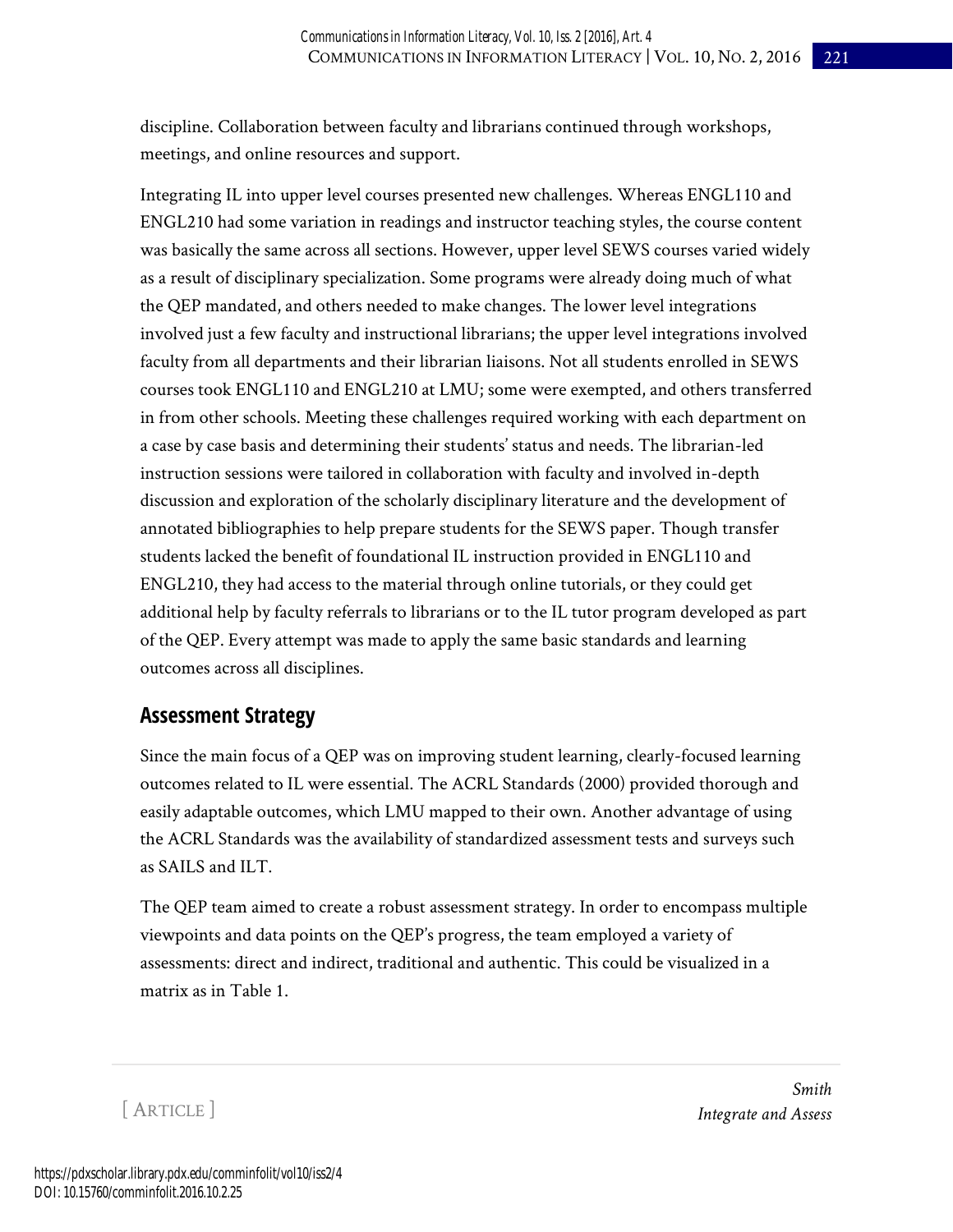#### **Table 1 – Assessment Types**

|             | <b>Direct</b>                                       | Indirect                      |
|-------------|-----------------------------------------------------|-------------------------------|
| Traditional | <b>Standardized Assessment Tests:</b><br>SAILS, ILT | Surveys: NSSE, faculty survey |
| Authentic   | <b>SEWS Rubric</b>                                  | <b>Student Focus Group</b>    |

Assessment was built into the QEP from the initial planning stages. Data were gathered from student and faculty surveys and from rubrics-based analysis of student papers. These data were then available as a baseline against which progress in the QEP could be measured. Since the QEP involved all classes and students, an experimental method involving a control group was not possible. Instead, measurements were taken before, during, and at the conclusion of the IL curriculum integration. This approach borrowed from the single case design (SCD) method. According to Kratchowill et al. (2010), SCDs are useful in applied and clinical fields when researchers need to measure the effect of an intervention without a control by repeatedly measuring "within and across different conditions or levels of the independent variable. These different conditions are referred to as phases (e.g., baseline phase, intervention phase)" and "the case provides its own control for purposes of comparison" (p.2). The "case" was that part of the student body of LMU that received some IL instruction as a result of the QEP. The independent variable was the intervention of curriculum integrated IL instruction, and the dependent variable was student IL competency. The effect of the intervention was measured by establishing a baseline, and then comparing this with measurements taken during and after the intervention.

IL competencies, especially those involving the more elusive higher order thinking skills, were difficult to directly measure and assess. The difficulties were only compounded when assessment was attempted longitudinally. Since there was no control group and factors other than the curriculum integration intervention may have influenced the results, the impact of the IL curriculum integration could only be inferred.

## **Assessment Tools and Participant Selection**

Two standardized IL assessment tools were identified as relevant and valid measures for the QEP. The Standardized Assessment of Information Literacy Skills (SAILS) is a widely used, commercially available instrument appropriate for students leaving high school and entering college. SAILS is based on the ACRL Standards (excluding Standard 4) and presents results to participating institutions as comparative benchmarks. SAILS was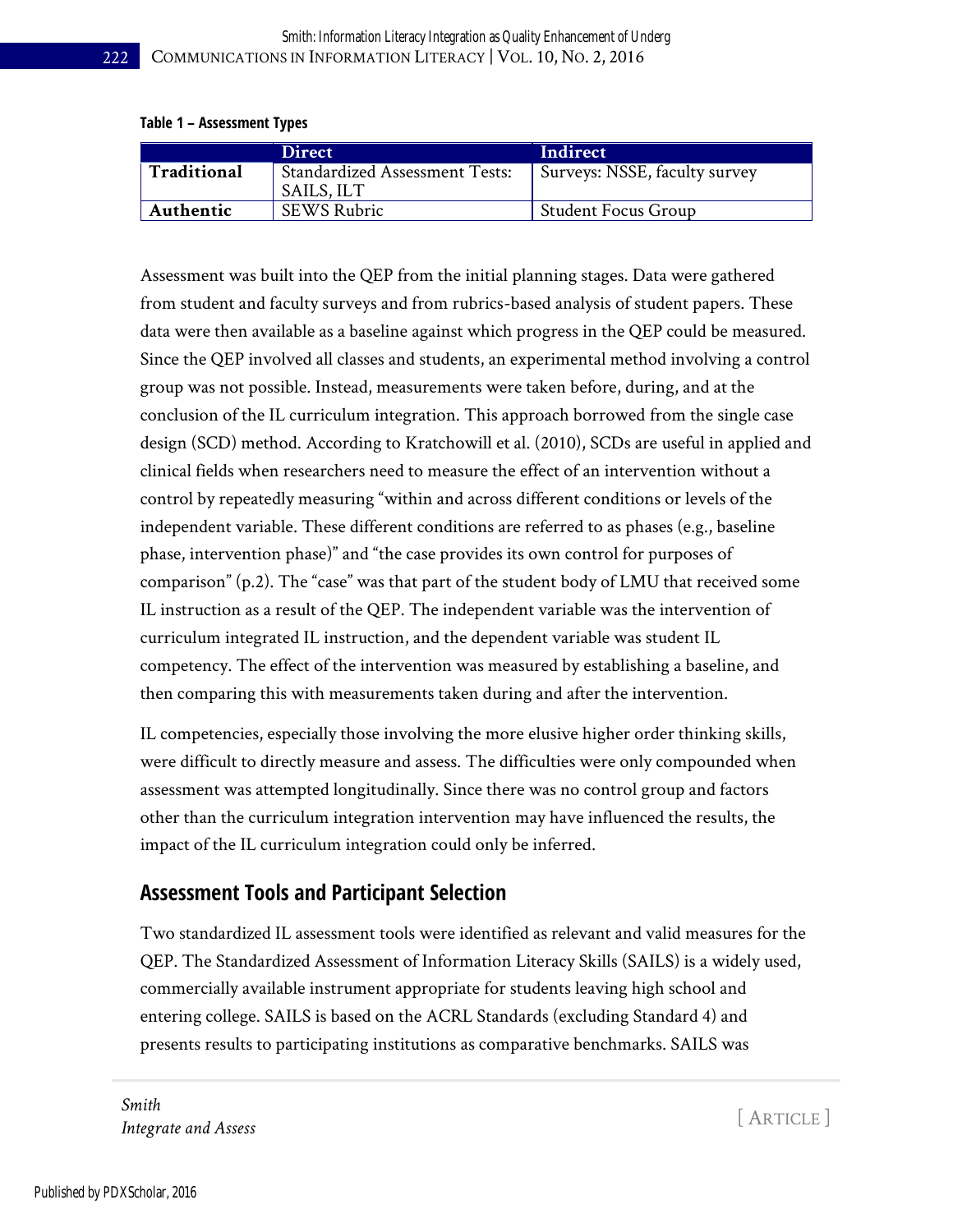administered to incoming freshmen during their orientation process for each year of the QEP, 2009-2014. SAILS was also administered to graduating seniors in 2013 and 2014. Though it would have been ideal, these seniors did not all take SAILS as freshmen in 2009 or 2010. Small monetary incentive was offered for seniors to take SAILS.

The second standardized test instrument used in this program implementation was the Information Literacy Test (ILT). As described, the ILT is a statistically validated instrument for measuring IL proficiency as defined by outcomes tied to the ACRL Standards. Unlike SAILS, ILT results include more granular data on each participant, allowing researchers to track which questions students answer correctly or incorrectly. The ILT was administered to all students who took the ENGL110 course from 2009 to 2014. An ILT cohort was thereby created for students in each year: e.g. students who took ENGL110 during the 2009- 2010 academic year were cohort one, students who took the course during 2010-2011 academic year were cohort two, and so on. The ILT was re-administered to the cohorts in the spring of each subsequent academic year. Accordingly, students in cohort one were required to take the ILT again in Spring 2011, then again in Spring 2012, Spring 2013, and Spring 2014. A small monetary incentive was offered for some iterations of the test.

As detailed above, SEWS classes were a central point of IL integration; the SEWS rubric (Appendix A) was created by a multidisciplinary committee in the early phases of the QEP. The rubric was applied to source-based papers in each discipline and addressed all five ACRL Standards. The SEWS rubric was applied to all SEWS papers from fall 2011 (year 3) until the conclusion of the QEP in spring 2014. It was applied to the ENGL210 paper and to the 300 and 400 level SEWS paper in the students' majors.

Two surveys and a focus group were used as indirect assessment measures. The National Survey of Student Engagement (NSSE) is a standardized survey used by many institutions across the U.S. Some of the survey items can be mapped to IL standards and competencies (Appendix B). It is administered anonymously to freshmen and seniors who self-select to take it. The faculty survey was a locally created survey and was made available to all faculty in 2007 and again in 2014. No incentive was offered to take the survey.

### **Assessment Results**

Baseline data for student IL competency was established using standardized IL assessment tests, a locally conducted survey of SEWS papers from before the QEP, and survey

[ ARTICLE ]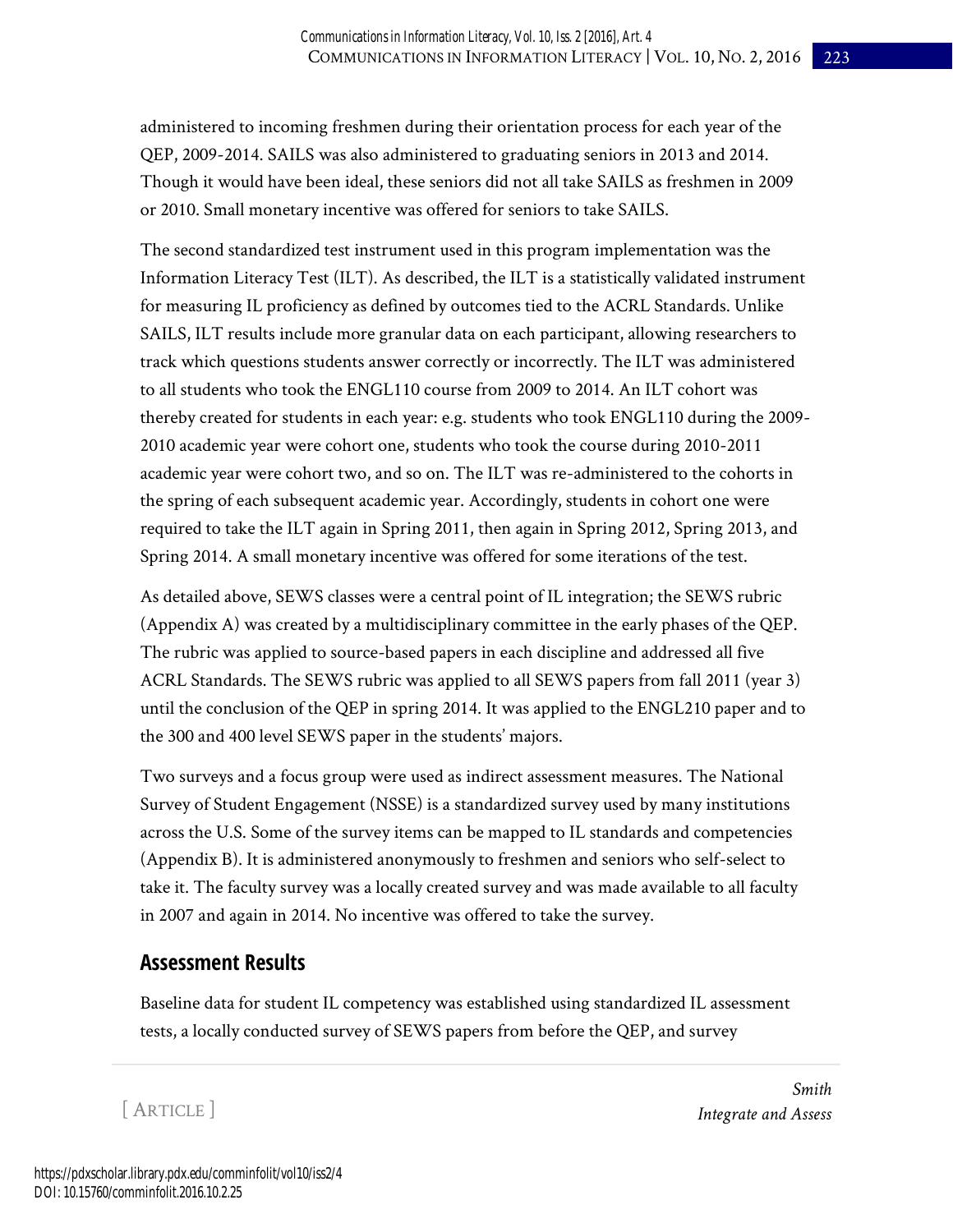questions. One of the standardized tests, the ILT, was repeatedly administered during the QEP. The other was repeated after the QEP. The SEWS rubric was deployed during the second phase of the QEP when IL integration into the upper tier began. SEWS rubric results along with results from the surveys and a focus group conducted at the end of the QEP were analyzed and compared with the baseline data.

#### Standardized assessment tests

Table 2 shows the SAILS test results of incoming freshmen. This particular instrument benchmarks institutions against each other, so "worse than," "about the same," and "better than" indicate LMU freshmen as compared to the same cohort at other benchmarked institutions. Results are grouped by ACRL IL standards 1, 2, 3, and 5. Unfortunately, there were not enough participants in either 2013 or 2014 to make any significant comparison with the freshmen groups. SAILS results are presented here only for the freshmen cohorts, and they serve as a baseline for IL competency of incoming freshmen.

|                    | 2009-2010<br>$(n=186)$ | 2010-2011<br>$(n=234)$ | 2011-2012<br>$(n=236)$ | 2012-2013<br>$(n=141)$ | 2013-2014<br>$(n=138)$ |
|--------------------|------------------------|------------------------|------------------------|------------------------|------------------------|
| <b>S1 Need</b>     | Worse than             | About the              | Worse than             | Worse than             | About the              |
|                    |                        | same                   |                        |                        | same                   |
| <b>S2 Access</b>   | Worse than             | Worse than             | Worse than             | Worse than             | Worse than             |
| <b>S3 Evaluate</b> | About the              | About the              | Worse than             | About the              | About the              |
|                    | same                   | same                   |                        | same                   | same                   |
| <b>S5 Ethics</b>   | Worse than             | Worse than             | Worse than             | Worse than             | Worse than             |

**Table 2 – SAILS Results for Incoming Freshmen, 2009-2013 as compared to peer-institution benchmarks**

The ILT was used more extensively than SAILS. Yearly cohorts were created with the intention of sampling progress over time. Tables 3 and 4 show ILT results of the yearly cohorts first established in ENGL 110. Results were reported by mean score per standard and overall mean. Sample sizes decreased each year due to retention and other extraneous factors. In an attempt to mitigate the retention problem, the QEP team created sub-groups consisting of students who were able to take the ILT on each iteration. For this reason, results of the entire cohort (top percentage) and just those students who took the ILT each year (bottom percentage) are both reported. Although the ILT was administered each of the five years of the QEP, only the first two cohorts (from 2009-2013 and 2010-2014) took the ILT each year.

For each cohort, a paired sample *t* test was conducted to determine if the increase from the first to last administration of the test was statistically significant for both the overall test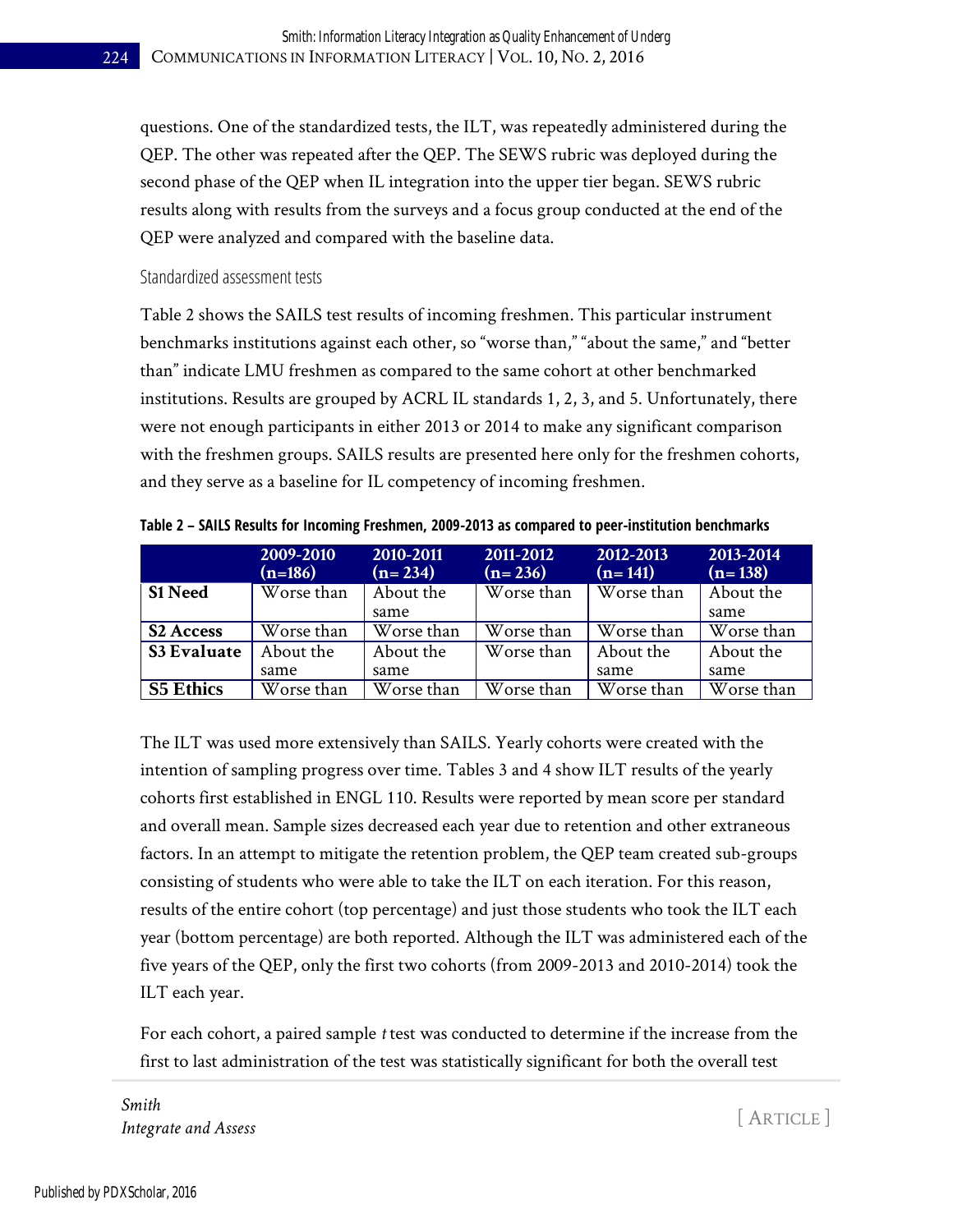results and for each IL standard. Overall results for each cohort show statistically significant improvement while there were statistically significant gains in some but not all of the individual standards.

|                    | 2009-10, Test 1<br>$(n=127)$ †<br>$(n=22)$ : | $2010-11$ , Test 2<br>$(n=59)$ †<br>$(n=22)$ $\pm$ | 2011-12, Test 3<br>$(n=45)$ †<br>$(n=22)$ $\ddagger$ | 2012-13, Test 4<br>$(n=22)$ $\ddagger$ |
|--------------------|----------------------------------------------|----------------------------------------------------|------------------------------------------------------|----------------------------------------|
| <b>S1 Need</b>     | 70%                                          | 76%                                                | 80%                                                  |                                        |
|                    | 77%                                          | 80%                                                | 83%                                                  | 84%***                                 |
| <b>S2 Access</b>   | 41%                                          | 51%                                                | 54%                                                  |                                        |
|                    | 45%                                          | 53%                                                | 54%                                                  | 56% **                                 |
| <b>S3 Evaluate</b> | 62%                                          | 68%                                                | 67%                                                  |                                        |
|                    | 64%                                          | 67%                                                | 67%                                                  | 68% ns                                 |
| <b>S5 Ethics</b>   | 57%                                          | 64%                                                | 67%                                                  |                                        |
|                    | 58%                                          | 66%                                                | 69%                                                  | 73% ***                                |
| <b>Total</b>       | 57%                                          | 62%                                                | 63%                                                  |                                        |
|                    | 59%                                          | 65%                                                | 67%                                                  | 69% ***                                |

#### **Table 3—ILT Cohort 1 (2009-2012)**

Note. † denotes the total number of students assessed for that year; ‡ denotes the results of the students who participated in all administrations of the test.  $ns = P > 0.05$  \* =  $P \le 0.05$  \* \* =  $P \le 0.01$  \*\*\* =  $P \le 0.001$ 

For cohort one, there was a significant mean difference from the first test ( $M = 58.68$ ,  $SD =$ 11.69,  $N = 22$ ) to the fourth and final last test  $(M = 68.50, SD = 10.27, N = 22)$ ; t(21) = 6.01, p = .000. In terms of the ACRL Standards, there was a significant mean difference for standard one between the first test ( $M = 76.05$ ,  $SD = 11.80$ ) and the final one ( $M = 83.73$ , *SD*)  $= 11.41$ ; t(21) = 2.93, p = .008. For standard two, there was a significant difference between the first test ( $M = 44.73$ ,  $SD = 13.15$ ) and the final one ( $M = 55.72$ ,  $SD = 14.92$ ); t(21) = 4.12, p = .000. There was no significant mean difference for standard three. For standard five there was a significant difference between the first test  $(M = 57.27, SD = 17.78)$  and the final one  $(M = 73.18, SD = 16.15)$ ;  $t(21) = 3.66, p = .001$ .

[ ARTICLE ]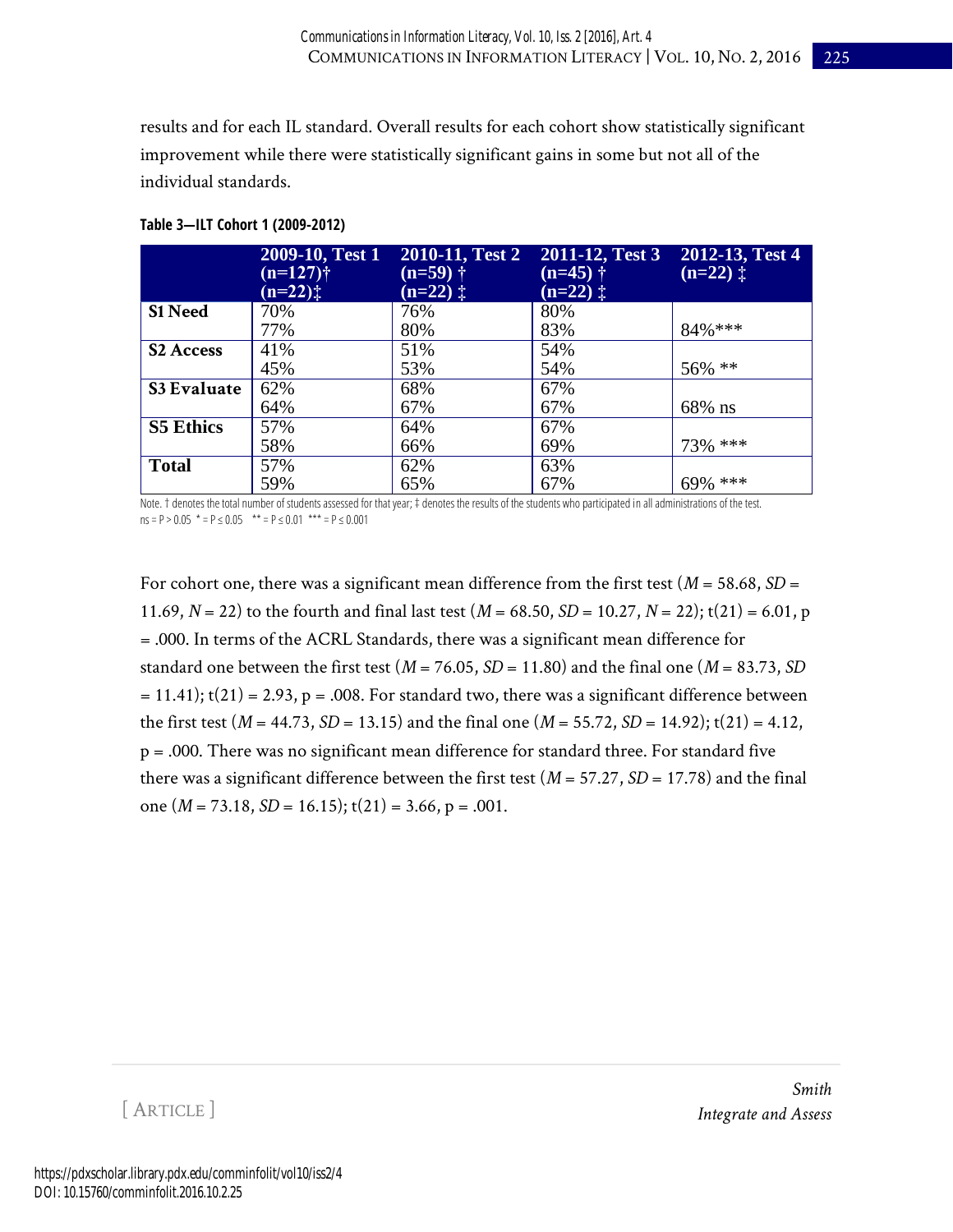|                    | 2010-11, Test 1<br>$(n=119)$ †<br>$(n=12)$ $\ddagger$ | 2011-12, Test 2<br>$(n=62)$ †<br>$(n=12)$ $\ddagger$ | 2012-13, Test 3<br>$(n=46)$ †<br>$(n=12)$ $\ddagger$ | 2013-14, Test 4<br>$(n=12)$ $\ddagger$ |
|--------------------|-------------------------------------------------------|------------------------------------------------------|------------------------------------------------------|----------------------------------------|
| <b>S1 Need</b>     | 74%                                                   | 75%                                                  | 79%                                                  |                                        |
|                    | 78%                                                   | 75%                                                  | 82%                                                  | $91\%$ ***                             |
| <b>S2 Access</b>   | 45%                                                   | 52%                                                  | 53%                                                  |                                        |
|                    | 48%                                                   | 54%                                                  | 57%                                                  | $72\%***$                              |
| <b>S3 Evaluate</b> | 66%                                                   | 69%                                                  | 68%                                                  |                                        |
|                    | 73%                                                   | 74%                                                  | 76%                                                  | 79% ns                                 |
| <b>S5 Ethics</b>   | 66%                                                   | 69%                                                  | 71%                                                  |                                        |
|                    | 71%                                                   | 72%                                                  | 75%                                                  | 84% ns                                 |
| <b>Total</b>       | 55%                                                   | 65%                                                  | 66%                                                  |                                        |
|                    | 66%                                                   | 68%                                                  | 71%                                                  | 80%***                                 |

#### **Table 4 – ILT Cohort 2 (2010-2013)**

Note. † denotes the total number of students assessed for that year; ‡ denotes the results of the students who participated in all administrations of the test.  $ns = P > 0.05$  \* =  $P \le 0.05$  \* \* =  $P \le 0.01$  \*\*\* =  $P \le 0.001$ 

For cohort two, there was a significant mean difference from the first test ( $M = 65.67$ ,  $SD =$ 10.24, *N* = 12) to the fourth (*M* = 80.33, *SD* = 6.34); t(11) = 6.56, p = .000. In terms of the ACRL Standards, there was a significant mean difference for standard one from the first test  $(M = 77.50, SD = 10.51)$  to the fourth  $(M = 91.08, SD = 7.59)$ ; t(11) = 5.25, p = .000. For standard two there was a significant mean difference from the first test ( $M = 48.67$ ,  $SD =$ 13.94) to the fourth  $(M = 72.33, SD = 10.47)$ . There was not a significant mean difference for cohort two, standards three or five.

### **SEWS Rubric Results**

The SEWS rubric was applied to student papers at second tier of IL integration in ENGL 210 once next stage of this project began. The rubric was applied by the faculty who assigned, reviewed, and graded the papers. A similar rubric, measuring the ACRL Standards was used prior to the implementation of the QEP to establish student IL competency in a sample of papers. These papers were read and rated by a multidisciplinary committee, including librarians. The intention of this pre-QEP rubric was to gather data establishing the need for an IL-based QEP. These data served as a baseline for "before" treatment to be compared with subsequent progress. Rubric categories are tied to the ACRL Standards and reported as averages in table 5. The rubric uses a five-point scale from 1 (unacceptable) to 5 (excellent).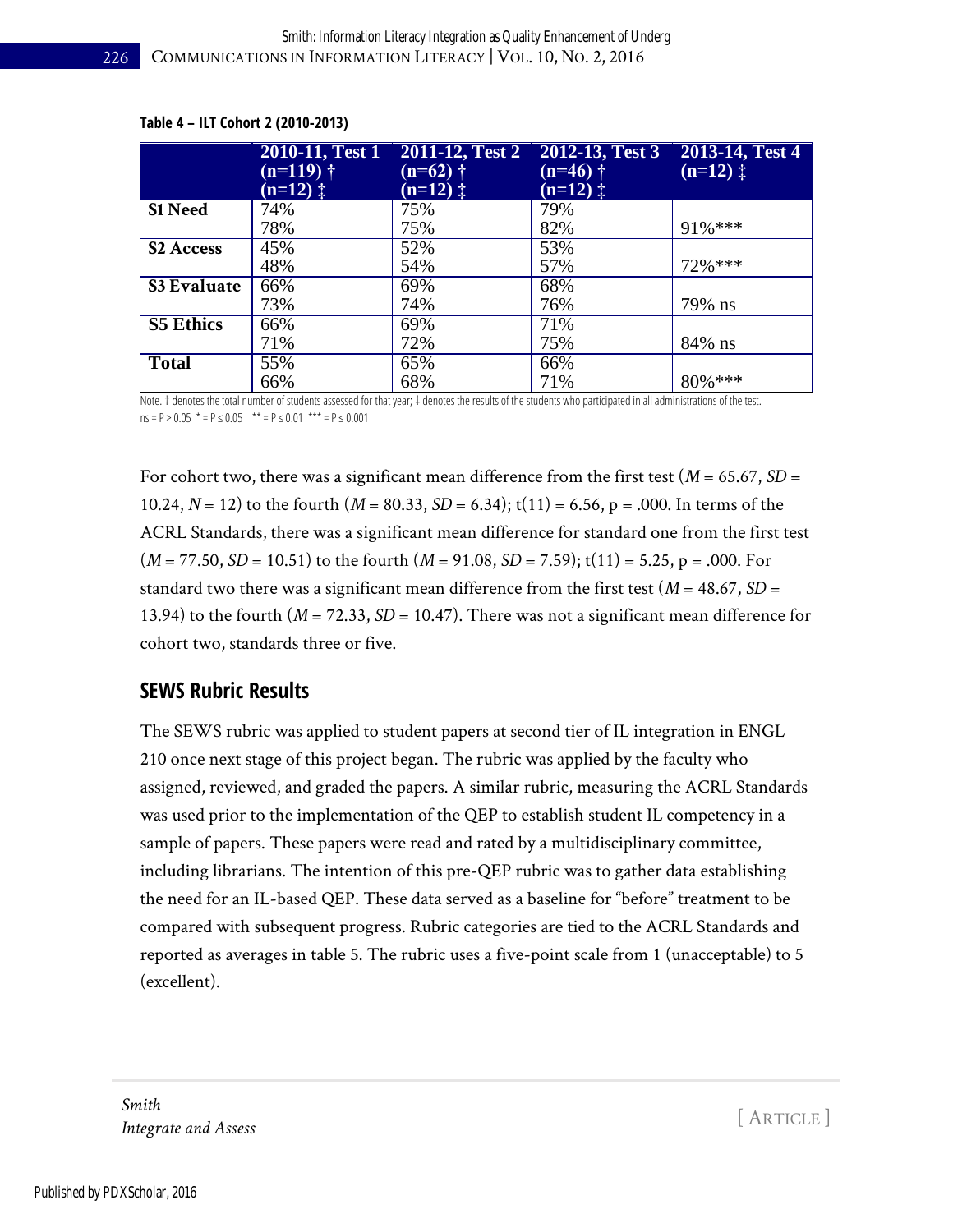| <b>ACRL IL</b><br><b>Standard</b> | Pre-QEP<br>$(n=171)$ | <b>ENGL 210</b><br>Average<br>$(n=462)$ | <b>300 SEWS</b><br>Average<br>$(n=711)$ | <b>400 SEWS</b><br>Average<br>$(n=403)$ |
|-----------------------------------|----------------------|-----------------------------------------|-----------------------------------------|-----------------------------------------|
| <b>S1 Need</b>                    | 2.7                  | 3.4                                     | 4.1                                     | $4.3***$                                |
| <b>S2 Access</b>                  | 3.5                  | 3.9                                     | 4.2                                     | $4.4***$                                |
| S3 Evaluate                       | 2.9                  | 3.6                                     | 4.0                                     | $4.2***$                                |
| S <sub>4</sub> Use                | 2.9                  | 3.7                                     | 4.1                                     | $4.3***$                                |
| <b>S5 Ethics</b>                  | 2.3                  | 4.0                                     | 4.0                                     | $4.3***$                                |
|                                   | 2.9(58%)             | 3.7(74%)                                | 4.1(82%)                                | $4.3(86\%)$ ***                         |

#### **Table 5 – SEWS Rubric Results by ACRL Standard**

 $ns = P > 0.05$  \* = P  $\leq$  0.05 \*\* = P  $\leq$  0.01 \*\*\* = P  $\leq$  0.001

For SEWS rubric results, a one-way ANOVA was conducted to compare the results of the four levels of student papers: Pre-QEP, ENGL 210, 300 SEWS, and 400 SEWS. There was a significant improvement of all five IL standards from Pre-QEP to 400 SEWS: for standard one the improvement at the p < .05 level for the four levels was  $[F(1763, 3) = 141.27, p =$ .000]; for standard two it was  $[F(1756, 3) = 46.31, p = .000]$ ; for standard three,  $[F(1764, 3)$  $= 122.28$ , p = .000]; for standard four,  $[F(1760, 3) = 217.34, p = .000]$ ; and for standard five,  $[F(1758, 3) = 119.964, p = .000]$ . A Tukey post-hoc test reveals statistically significant differences (p < .05) between all levels for all standards except for standard two between the 300 and 400 SEWS levels ( $p = .010$ ). These results are positive from the point of view of the QEP's intended goal of improving student IL proficiency. Not only did students improve in all standards, but they did so significantly between almost all levels.

Table 6 shows the extent of the curriculum integration of SEWS rubric results by undergraduate school. Results are averages by IL standard of both 300 and 400 level SEWS papers.

| <b>ACRL IL</b><br>Standard | <b>Allied</b><br>Health<br>$(n=90)$ | Arts &<br><b>Humanities</b><br>$(n=220)$ | <b>Business</b><br>$(n=231)$ | Education<br>$(n=150)$ | Math &<br><b>Science</b><br>$(n=129)$ | <b>Nursing</b><br>$(n=318)$ |
|----------------------------|-------------------------------------|------------------------------------------|------------------------------|------------------------|---------------------------------------|-----------------------------|
| <b>S1 Need</b>             | 3.8                                 | 3.9                                      | 4.2                          | 4.2                    | 4.4                                   | 4.3                         |
| <b>S2 Access</b>           | 3.9                                 | 4.3                                      | 4.0                          | 4.5                    | 4.5                                   | 4.4                         |
| S3 Evaluate                | 3.7                                 | 4.1                                      | 3.9                          | 4.1                    | 4.3                                   | 4.3                         |
| S4 Use                     | 3.8                                 | 4.1                                      | 4.1                          | 4.2                    | 4.5                                   | 4.3                         |
| <b>S5 Ethics</b>           | 3.8                                 | 4.2                                      | 4.1                          | 4.2                    | 4.6                                   | 4.1                         |
| <b>Totals</b>              | 3.8                                 | 4.1                                      | 4.1                          | 4.2                    | 4.5                                   | 4.3                         |

#### **Table 6 – SEWS Rubric Results by Undergraduate School**

[ ARTICLE ]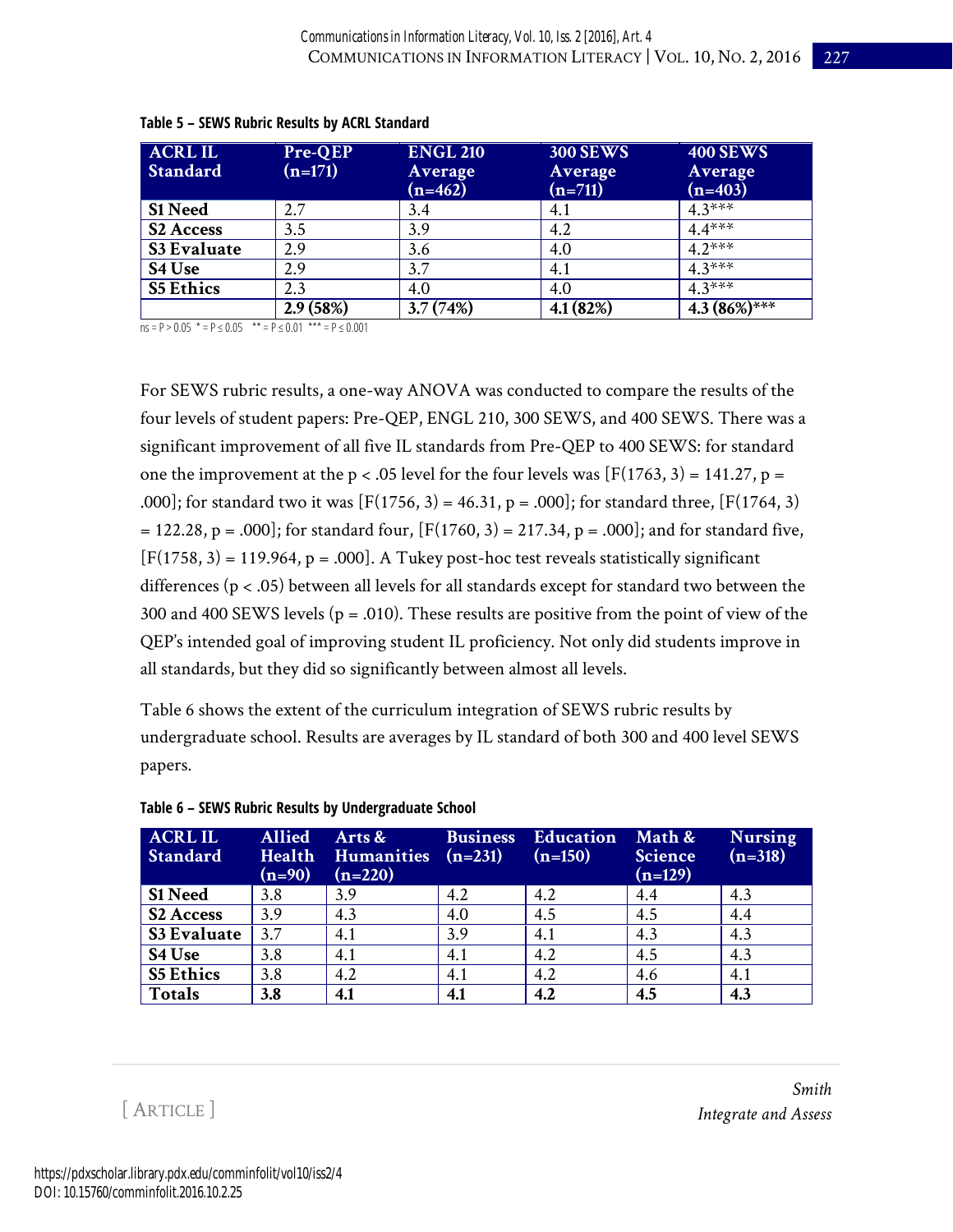## **NSSE Survey Results**

The National Survey of Student Engagement (NSSE) is administered every academic year to LMU freshmen and seniors. As shown by Mark and Boruff-Jones (2003), some NSSE questions can be mapped onto the ACRL Standards (see Appendix B for the mapping procedure used) Table 7 shows results for incoming freshmen early in the QEP (2010) and seniors graduating toward the end of the QEP (2013, 2014). The final column shows results of a special IL topical module that only became available to LMU in the last year of the QEP, 2014. This module asked questions directly related to IL which are correlated to the ACRL Standards.

| <b>IL Standard</b> | 2010 Freshmen<br>$(n=82)$ | <b>2013 Seniors</b><br>$(n=113)$ | <b>2014 Seniors</b><br>$(n=98)$ | <b>2014 Seniors</b><br><b>IL Topical</b><br>Module<br>$(n=97)$ |
|--------------------|---------------------------|----------------------------------|---------------------------------|----------------------------------------------------------------|
| <b>S1 Need</b>     | 42%                       | 54%                              | 54%                             | 62%                                                            |
| <b>S2 Access</b>   | 53%                       | 54%                              | 54%                             | 64%                                                            |
| S3 Evaluate        | 61%                       | 63%                              | 62%                             | 64%                                                            |
| S <sub>4</sub> Use | 64%                       | 65%                              | 64%                             | 86%                                                            |
| <b>S5 Ethics</b>   | 49%                       | 64%                              | 68%                             | 82%*                                                           |

#### **Table 7 – NSSE and IL**

Percentages denote the number of responses that are either 3 or 4 on scales that vary from 1=very little to 4=very much, 1=never to 4=very often  $ns = P > 0.05$  \* =  $P \le 0.05$  \* \* =  $P \le 0.01$  \*\*\* =  $P \le 0.001$ 

A one-way ANOVA was also conducted on the NSSE results. Significance was found only for standard five at the p < .05 level [F(3, 7) = 7.350, p = .014]. A Tukey post-hoc test revealed this significance held only between the Freshmen 2010 and Senior 2014 IL Module levels ( $p = .012$ ). These results showed little improvement in IL proficiency. However, NSSE is an indirect measure IL and when the topical module for IL was developed and implemented, the results were more positive.

## **Faculty Perception of Undergraduate IL Skills Survey**

A locally developed survey on faculty perceptions of undergraduate IL skills was administered via an online survey in 2007 (Appendix C). The same survey was administered again in 2014. Results are collated and reported by ACRL Standards.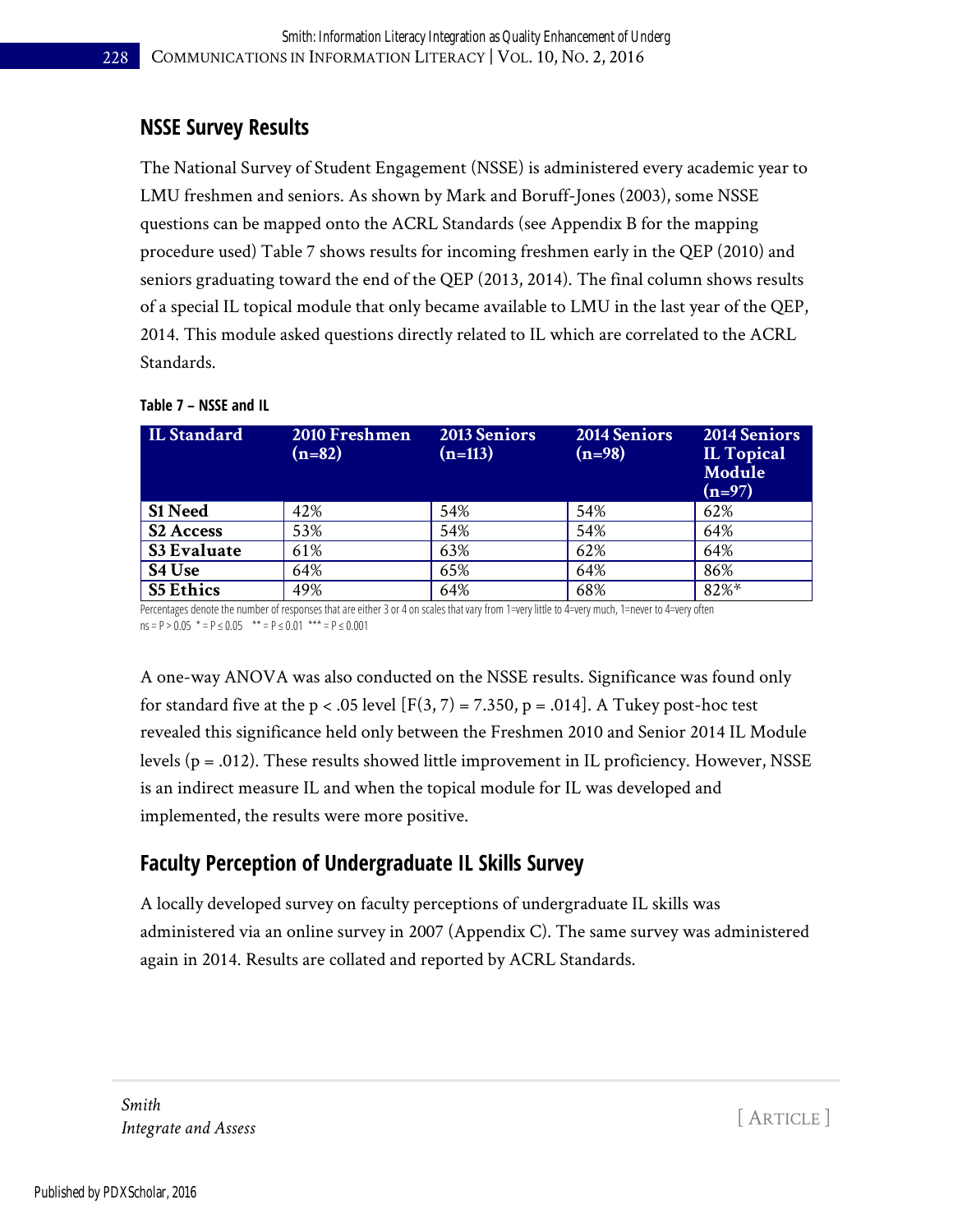| <b>IL Standard</b> | 2007 Survey $(n=17)$ | 2014 Survey $(n=45)$ |
|--------------------|----------------------|----------------------|
| <b>S1 Need</b>     | 3.27                 | 2.83                 |
| S2 Access          | 2.83                 | 2.52                 |
| S3 Evaluate        | 3.21                 | 2.79                 |
| S4 Use             | 3.13                 | 2.65                 |
| S5 Ethics          | 3.12                 | 2.64                 |

#### **Table 8 – Faculty perception survey results averaged by IL standard**

Scale: 1=Strongly Agree; 2=Agree; 3=Neither; 4=Disagree; 5=Strongly Disagree

The 2014 survey asked faculty if they believed undergraduate's IL skills had improved since implementing the QEP. Eighty percent (12 of 15 respondents) responded positively. The survey also allowed for comments to this question, as exemplified below:

"Much more aware of 'primary literature' value and validity. Students aware of information literacy across the curriculum, Gen Ed and Major, rather than a check-off requirement for capstone class."

"Students have gotten much better on how to identify appropriate sources, evaluate them, and synthesize their meaning in research papers."

"A guarded yes. Seems to vary class to class."

## **Student Focus Group**

Six students were invited to participate in a conversation about IL and their experiences with the efforts initiated by the QEP in April 2014. Permission to survey and report was obtained from the university's Institutional Review Board. The students were selected from a variety of majors, and all were at least at junior level. Each student was aware of IL, associating it with research, writing, the University writing requirements (the SEWS program), and evaluating sources for authenticity. The students discussed visiting the library for IL instruction and working with librarians on research. There was agreement that their research and writing skills improved over the course of their studies.

While still struggling with some IL skills, most participants had developed new strategies and skills for doing research and felt more confident in their skills as information searchers, consumers, and producers. The students all felt that IL skills were important, should be integral to the college experience, and that their time at LMU had helped them improve these skills.

[ ARTICLE ]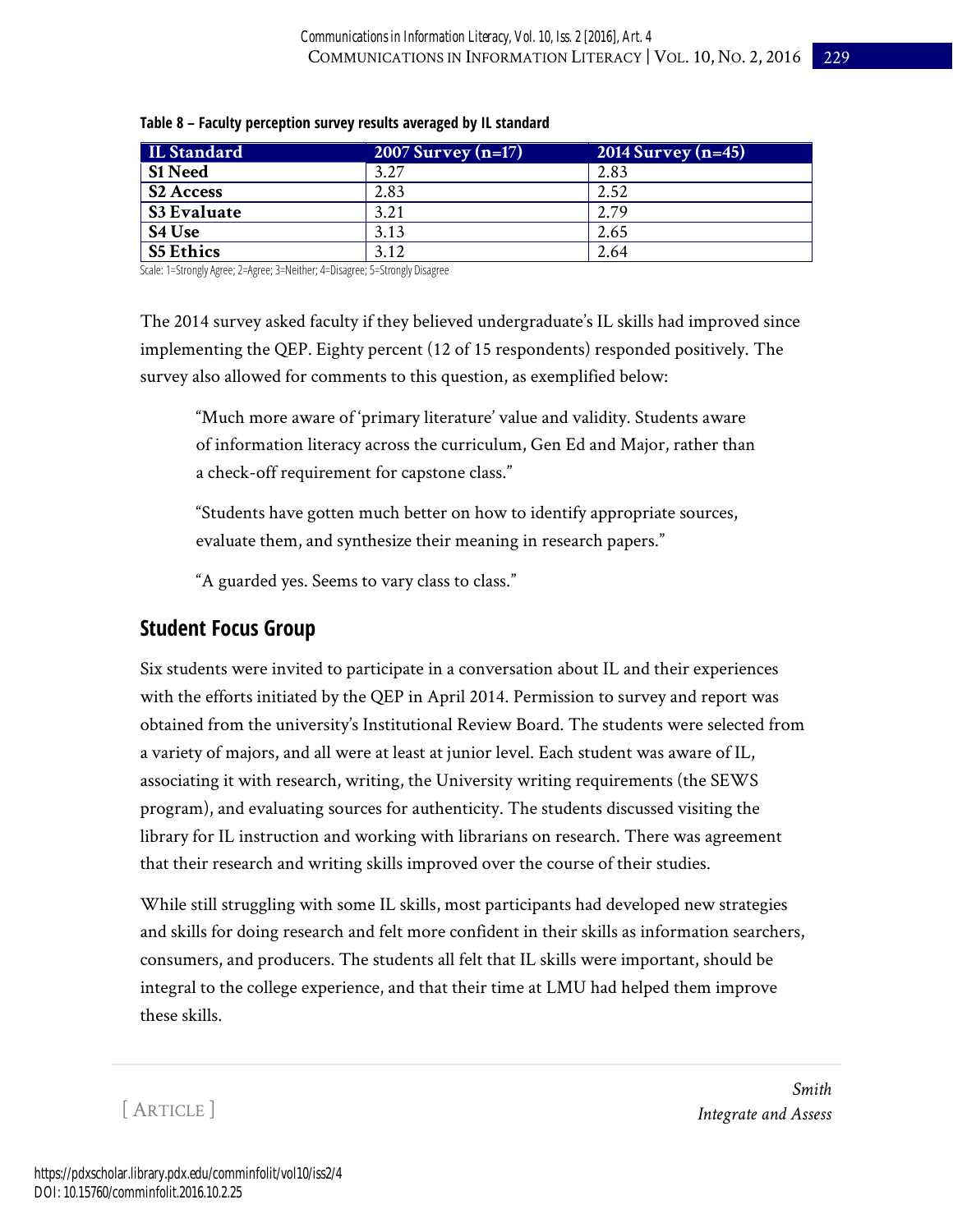### **Discussion**

All of the assessment measures described in this study indicated higher levels of student IL proficiency by the end of the curriculum integration. The results varied by ACRL Standard and cohort; there was statistically significantly improvement in some IL competencies and small improvement in others. Baseline assessment data indicated that students entered LMU with average or below average IL skills. SAILS results for incoming freshmen consistently showed those students scoring "worse than" or "about the same" as students at benchmark institutions. ILT results for freshmen also indicated low IL proficiency. The average for the pre-QEP survey of SEWS papers was 58% which also suggested below average IL proficiency. NSSE survey results for 2010 freshmen indicated that by the end of their freshman year, students were still developing their IL skills. The faculty perceptions survey supported this claim; faculty were more likely to disagree that students have well developed IL skills. Note, however, that the faculty perception survey of applied to undergraduates in general, not just freshmen. The likely conclusion to be drawn is that LMU is on par with most institutions with regard to IL skills of incoming freshmen, which is to say they struggle with finding and interpreting scholarly resources and academic research in general (Head, 2013).

Assessment conducted during the QEP suggested slow but steady growth of student IL proficiency. This is consistent with Matthew's (2007) finding that "[a] number of academic libraries have administered the test [referring to SAILS] and, in general, the findings suggest that students' information literacy seems to improve throughout their academic careers due to their participation in an information literacy class" (p. 76).

ILT scores consistently rose for all ACRL Standards, though standard two remained the lowest for each testing of all cohorts. Freshmen SAILS scores for standard two were "worse than" for each year. Though all the ILT cohorts showed statistically significant improvement in this standard, it was also the standard with the lowest mean score throughout the entire range of the testing period. These results suggested the competencies involved with accessing information were among the most difficult, but also the ones at which students most improved. In contrast to SAILS and ILT results, standard two was consistently rated the highest of all standards on the SEWS rubric. This may have revealed a difference in emphasis between these instruments. SAILS and ILT are multiple choice tests that ask direct questions about information access skills such as search strategies, Boolean terms, and subject vocabulary (Swain, Sundre, & Clarke 2014). They emphasize some of the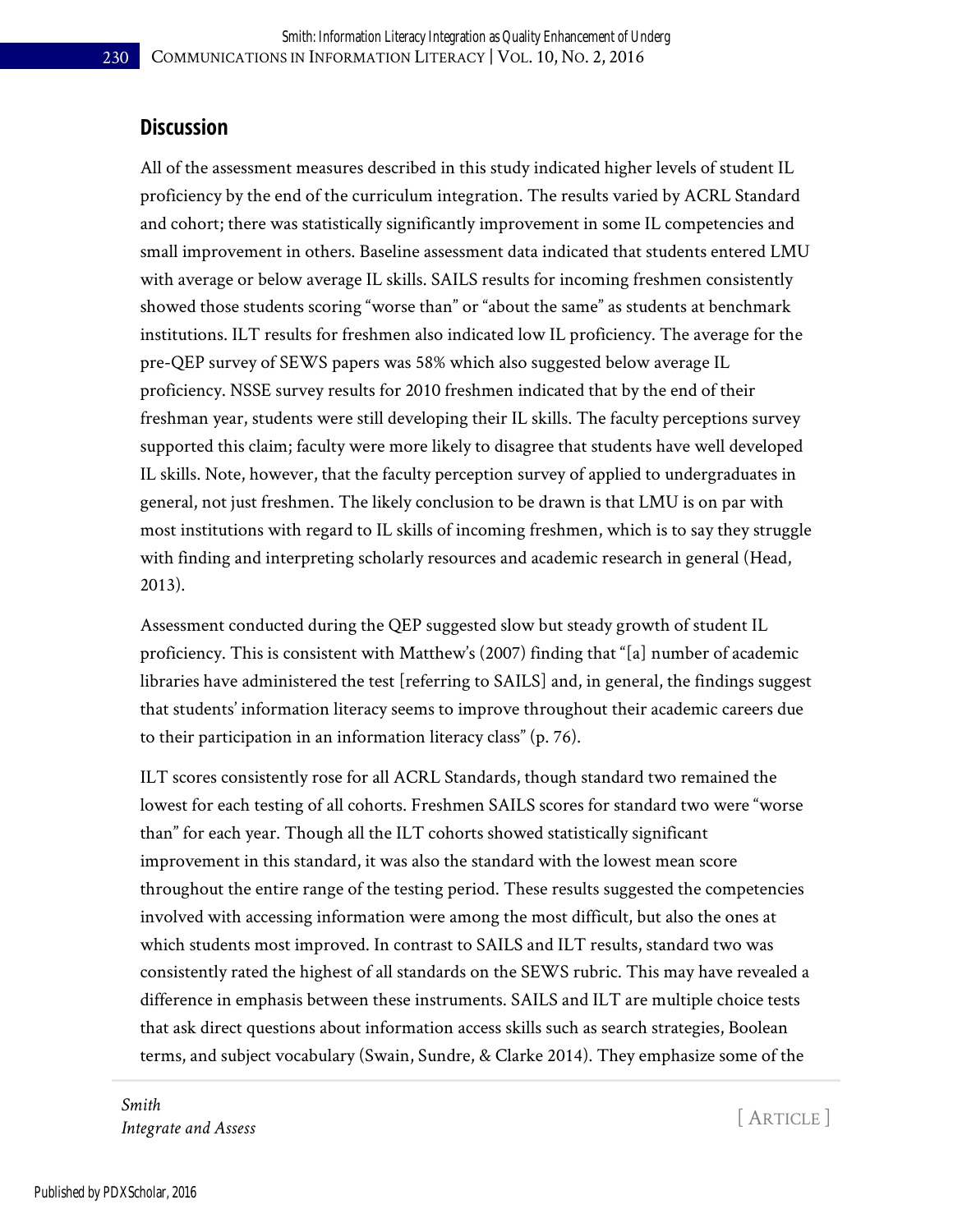technical aspects involved in the process of searching. The SEWS rubric only has one category aligned to standard two: appropriateness of sources for a scholarly paper. This measures whether the student ended up selecting an appropriate source for the SEWS paper, but not *how* they went about finding it. The SEWS rubric emphases the end product of the search process. This may suggest competencies dealing with the complexities of the information search process are and remain a problem for LMU students.

There was a similar discrepancy between ILT and SEWS results for standard three. Neither ILT cohort one or two showed significant improvement in this standard (cohort one ranges from 64% to 68%; cohort two 73% to 79%), but SEWS rubric results for standard three did significantly improve (58% to 84%). Here too, the discrepancy may be due to different emphasis of the assessment measures. The ILT items on evaluating information assess "evaluating the credibility and reliability of a source, extracting information from data presented in a table, evaluating a source's claims, awareness of the purpose of a source (e.g., persuasion vs. factual), the ability to identify the author a source [sic], the ability to draw the appropriate conclusion from information provided from a source, the ability to identify the type of source that will best answer a provided question" (Swain, Sundre, & Clarke 2014, p. 6). Competency in such skills is important, but they are assessed in the abstract, whereas the SEWS rubric items on evaluating information assess the evaluation and use of information in the context of the student's research ("Use of critical thinking to integrate evidence to support thesis", "use of sources to enrich thesis; original conclusions or divergent opinions are drawn from sources"). The ILT and SEWS data suggested students did not much improve on detecting bias on a website, but they did improve on applying what they learned from sources to the context of their own research.

In sum, comparing results from all assessment measures at the end of the QEP with the baseline data showed some measurable improvements. Overall SEWS rubric results (table 7) increased from 58% (pre-QEP) to 74% (ENGL 210) to 82% (300SEWS average) to 86% (400SEWS average), with each ACRL Standard showing significant increases as well. The positive results of this direct assessment are tempered by the inconclusive results of the indirect measure provided by the NSSE survey, which only shows statistically significant improvement in standard five. However, as evidenced by the positive remarks on the survey and focus group, faculty and student perceptions of the QEP were favorable.

[ ARTICLE ]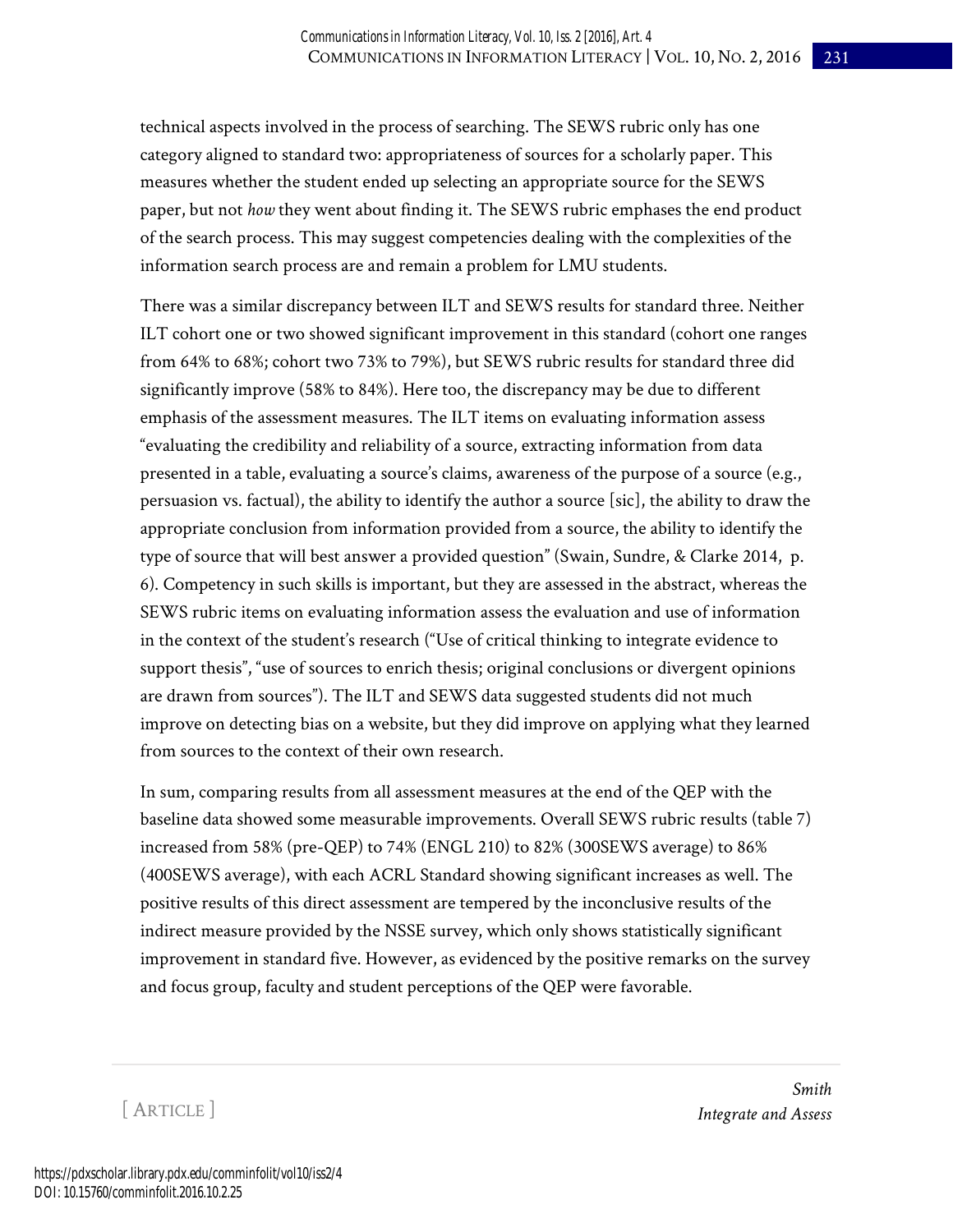### **Limitations**

Though the quantitative data presented here is generally favorable to the hypothesis that a tiered curriculum integration of IL leads to enhanced IL proficiency, there are a number of limitations which limit this interpretation. Not all students whose papers were rated at the upper levels took their lower level general education courses (specifically, ENGL 110 and ENGL 210 at LMU). Many students transferred in or test out of these lower level courses and so may or may not have had the benefit of IL training at that level. Additionally, not all students who took ENGL 110 and ENGL 210 went on to upper level classes at LMU. Interrater reliability in scoring the SEWS rubric may be another threat to the internal validity of the results. Though workshops and training on using the SEWS rubric were held, not all faculty interpreted and used the rubric in the same. Furthermore, not all faculty embrace IL or work to incorporate it into their courses or assignments.

Administering a standardized test such as the ILT presents may challenges to a researcher. The first administration was given in-class in ENGL 110, but every subsequent testing involved tracking down the students individually and providing incentives for them to take it again and again. In some cases, proctoring of the test was less than ideal and students often did not take it seriously; their results had to be removed from the cohort data. Although some NSSE items can be mapped to IL standards, the survey is an indirect measure at best. The locally developed faculty survey was created in part to more directly address IL, but this involved faculty, not students.

The faculty survey was also limited in that the 2007 version did not specify whether the surveyed faculty taught mostly lower or upper level classes. As a result, some responses may have been in reference to freshmen and others to seniors (whose IL skills presumably differ). The focus group elicited almost total student support and buy-in for the QEP, but was small and students may have not have felt comfortable criticizing it in such a setting.

This plan was tailored and tweaked for the needs of one small, private, rural, liberal arts university and the results may not generalize to other institutions. Similar institutions would probably benefit from the type of plan outlined here. Due to the inclusive nature of the QEP program, a control group for comparison of students not receiving IL-integrated instruction was not possible. Other variables may have influenced the increase in IL skills such as greater familiarity with the assessment instruments and the natural process of intellectual maturation.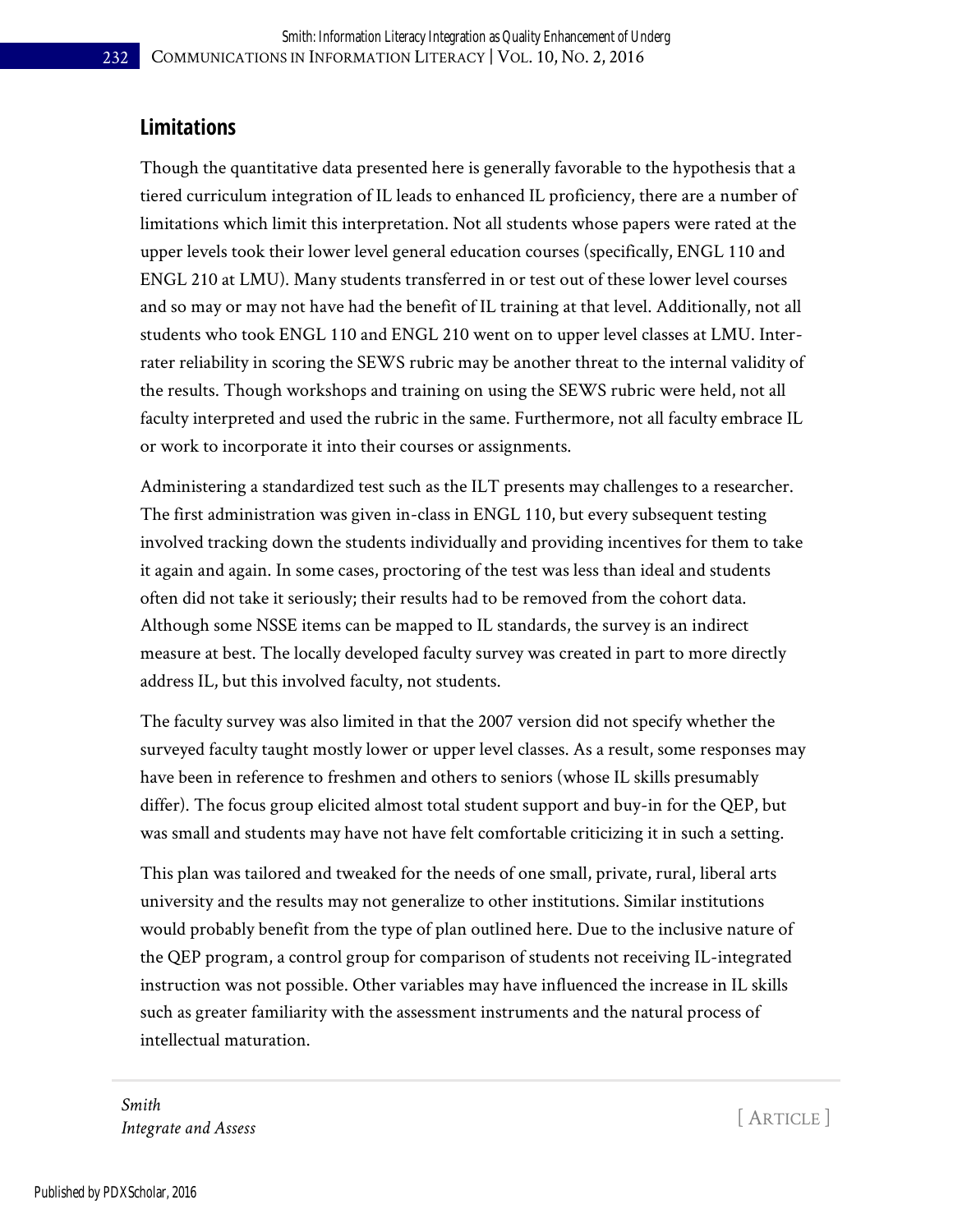# **Conclusion**

As shown, information literacy can be successfully integrated into all levels of the undergraduate curriculum. Multiple assessment measures can be used to establish baseline IL proficiency, track progress over time, and inform where changes may need to be made. Accreditation-related efforts such as QEPs can be useful opportunities for IL-related curriculum enhancements. Faculty, librarians, and administrators all have key roles in the integration process, which must be thoroughly planned and organized before implementation and remain flexible during implementation to accommodate unforeseen changes and developments. Though not without limitations, the assessment results of this IL focused QEP show gradual, but significant improvement in most IL learning outcomes as students move from lower level general education to upper level courses in their disciplines of study.

[ ARTICLE ]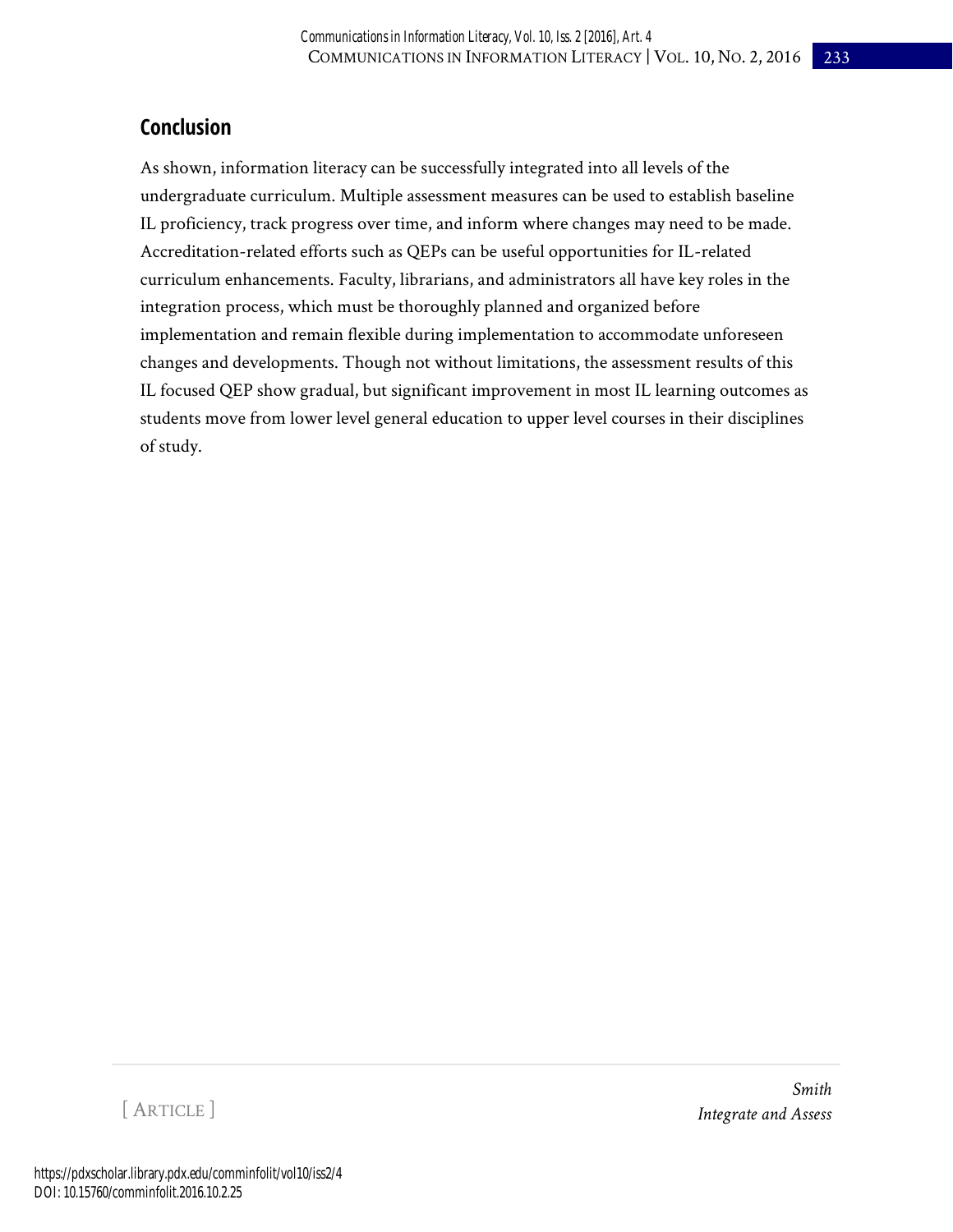### **References**

- Association of College and Research Libraries. (2000). *Information literacy competency standards for higher education*. Retrieved from <http://www.ala.org/acrl/standards/informationliteracycompetency>
- Beile, P. (2007). Assessing an institution-wide information fluency program: Commitment, plan, and purposes. *The Teaching Library 3*(1-2), 127-146. Retrieved from: <http://eprints.rclis.org/16921/>
- Beile, P. (2008). *Information literacy assessment: A review of objective and interpretive measures.*  Paper presented at the Society for Information Technology & Teacher Education International Conference (SITE), Las Vegas, NV (US). Retrieved from: <http://www.editlib.org/p/27469/>
- Cameron, L., Wise, S. L., & Lottridge, S. M. (2007). The development and validation of the Information Literacy Test. *College & Research Libraries*, *68*(3), 229-236. Retrieved from: <http://crl.acrl.org/content/68/3/229.abstract>
- Derakhshan, M., & Singh, D. (2010). Integration of information literacy into the curriculum: A meta-synthesis. *Library Review, 60*(3), 218-229. doi: 10.1108/00242531111117272.
- Harris, B. R. (2013). Subversive infusions: Strategies for the integration of information literacy across the curriculum. *Journal of Academic Librarianship*, *39*(2), 175-180. doi:10.1016/j.acalib.2012.10.00
- Head, A. J. (2013). *Learning the ropes: How freshmen conduct course research once they enter college.* Project Information Literacy Research Report. Retrieved from: [http://projectinfolit.org/images/pdfs/pil\\_2013\\_freshmenstudy\\_fullreport.pdf](http://projectinfolit.org/images/pdfs/pil_2013_freshmenstudy_fullreport.pdf)
- Holliday, W., & Fagerheim, B. (2006). Integrating information literacy with a sequenced English composition curriculum. *portal: Libraries and the Academy*, *6*(2), 169-184. Retrieved from:

[http://digitalcommons.usu.edu/cgi/viewcontent.cgi?article=1088&context=lib\\_pubs](http://digitalcommons.usu.edu/cgi/viewcontent.cgi?article=1088&context=lib_pubs) 

Knight, L. A. (2006). Using rubrics to assess information literacy. *Reference Services Review*, *34*(1), 43–55. doi:10.1108/00907320610640752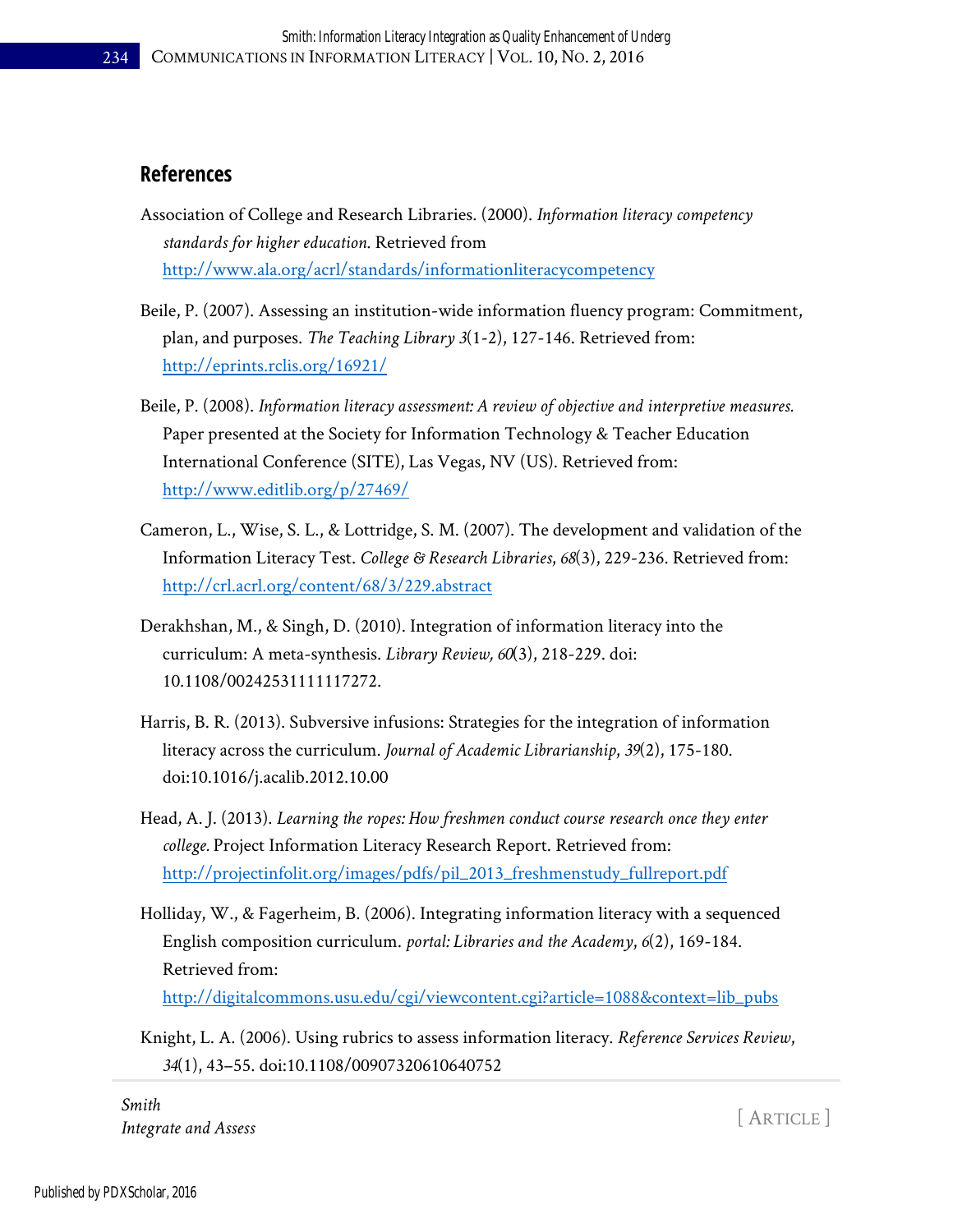- Kratochwill, T. R., Hitchcock, J., Horner, R. H., Levin, J. R., Odom, S. L., Rindskopf, D. M. & Shadish, W. R. (2010). *Single-case designs technical documentation.* Retrieved from What Works Clearinghouse website: [http://ies.ed.gov/ncee/wwc/pdf/wwc\\_scd.pdf.](http://ies.ed.gov/ncee/wwc/pdf/wwc_scd.pdf)
- Mark, A. E., & Boruff-Jones, P. D. (2003). Information literacy and student engagement: What the National Survey of Student Engagement reveals about your campus. *College and Research Libraries, 64*(6), 480-493. Retrieved from: <http://crl.acrl.org/content/64/6/480.full.pdf>
- Matthews, J. R. (2007). *Library assessment in higher education*. Westport, Conn: Libraries Unlimited.
- McGuinness, C. (2007). Exploring strategies for integrated information literacy. *Communications in Information Literacy*, *1*(1), 26–38. Retrieved from: [http://www.comminfolit.org/index.php?journal=cil&page=article&op=view&path\[\]=Sp](http://www.comminfolit.org/index.php?journal=cil&page=article&op=view&path%5b%5d=Spring2007AR3) [ring2007AR3](http://www.comminfolit.org/index.php?journal=cil&page=article&op=view&path%5b%5d=Spring2007AR3)
- Millet, M. S., Donald, J., & Wilson, D. W. (2009). Information literacy across the curriculum: Expanding horizons. *College & Undergraduate Libraries*, *16*(2-3), 180–193. doi:10.1080/10691310902976451
- Oakleaf, M., Millet, M. S., & Kraus, L. (2011). All together now: Getting faculty, administrators, and staff engaged in information literacy assessment. *portal: Libraries and the Academy*, *11*(3), 831-852. Retrieved from: [http://muse.jhu.edu/login?auth=0&type=summary&url=/journals/portal\\_libraries\\_and\\_](http://muse.jhu.edu/login?auth=0&type=summary&url=/journals/portal_libraries_and_the_academy/v011/11.3.oakleaf.html) [the\\_academy/v011/11.3.oakleaf.html](http://muse.jhu.edu/login?auth=0&type=summary&url=/journals/portal_libraries_and_the_academy/v011/11.3.oakleaf.html)
- Rockman, I. F. (2002). Strengthening connections between information literacy, general education, and assessment efforts. *Library trends*, *51*(2), 185–198. Retrieved from: [https://www.ideals.illinois.edu/bitstream/handle/2142/8465/librarytrendsv51i2e\\_opt.p](https://www.ideals.illinois.edu/bitstream/handle/2142/8465/librarytrendsv51i2e_opt.pdf?sequence=1) [df?sequence=1](https://www.ideals.illinois.edu/bitstream/handle/2142/8465/librarytrendsv51i2e_opt.pdf?sequence=1)
- Salinero, D., & Beardsley, C. (2009). Enhancing the academic experience: The library and campus engagement. *College & Research Libraries News*, *70*(3), 150-152. Retrieved from: <http://crln.acrl.org/content/70/3/150.full.pdf>
- Saunders, L. (2011). *Information literacy as a student learning outcome: The perspective of institutional accreditation*. Santa Barbara, CA: Libraries Unlimited.

[ ARTICLE ]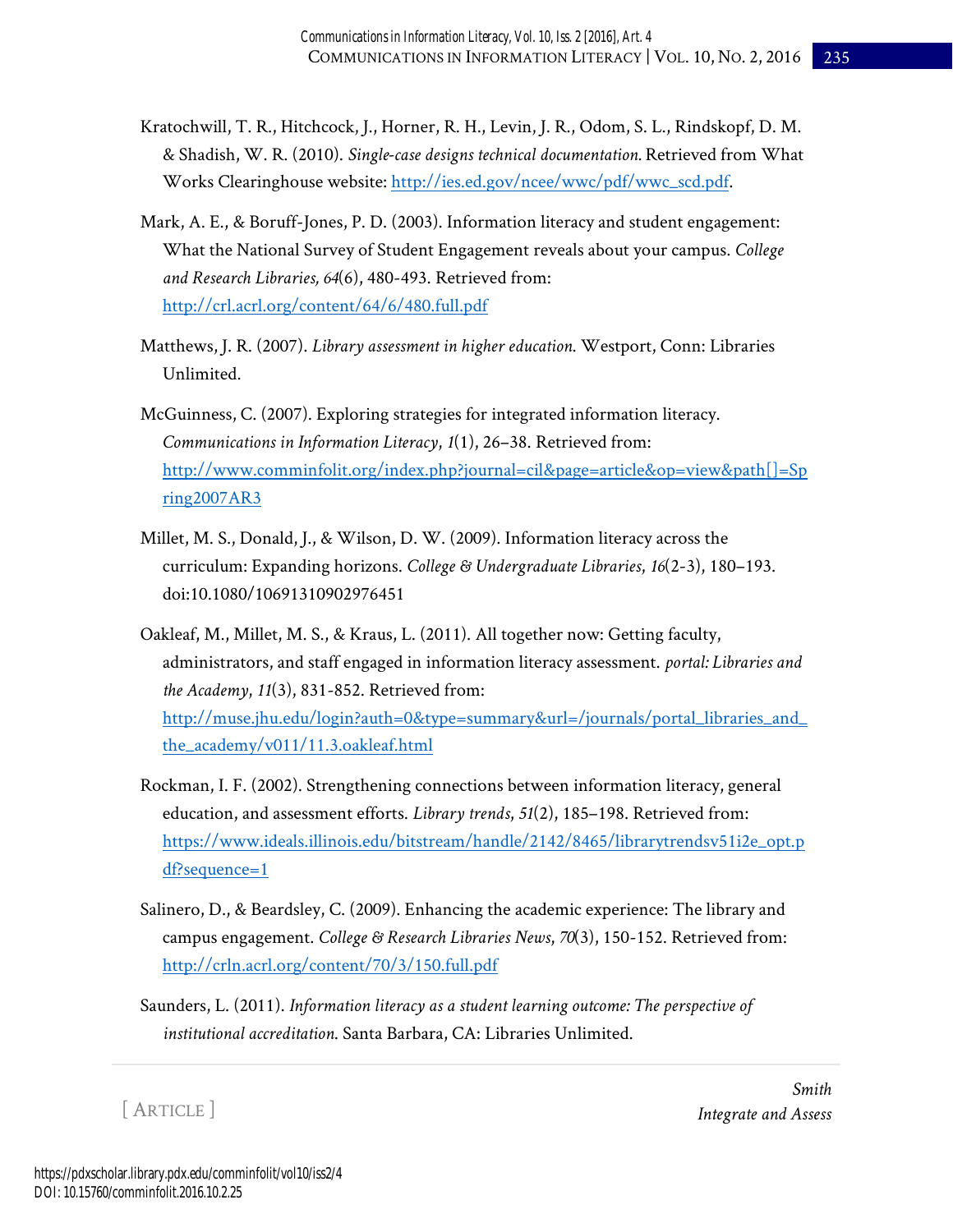- Simons, A. (2009). Librarians and faculty working together at the University of Houston. *Texas Library Journal*, *85*, 126-128. Retrieved from: <http://www.txla.org/sites/tla/files/CE/docs/Simons.pdf>
- Swain, M., Sundre, D. L., & Clarke, K. (2014). *The Information Literacy Test (ILT) Test Manual*. The Center for Assessment and Research Studies. Retrieved from the Madison Assessment website:

[http://www.madisonassessment.com/uploads/ILT%20Test%20Manual%20May%202014](http://www.madisonassessment.com/uploads/ILT%20Test%20Manual%20May%202014%20pdf_3.pdf) [%20pdf\\_3.pdf](http://www.madisonassessment.com/uploads/ILT%20Test%20Manual%20May%202014%20pdf_3.pdf) 

- Southern Association of Colleges and Schools Commission on Colleges. (2012). *The principles of accreditation: Foundations for quality enhancement*. Retrieved from Southern Association of Colleges and Schools Commission on Colleges: <http://www.sacscoc.org/pdf/2012PrinciplesOfAcreditation.pdf>
- Tunon, J. (2003). The impact of accreditation and distance education on information literacy. *Florida Libraries, 46*(2), 11-14. Retrieved from: [http://www.flalib.org/florida\\_Libraries.php](http://www.flalib.org/florida_Libraries.php)
- VanScoy, A., & Oakleaf, M. J. (2008). Evidence vs. anecdote: Using syllabi to plan curriculum-integrated information literacy instruction. *College & Research Libraries*, *69*(6), 566–575. Retrieved from:<http://crl.acrl.org/content/69/6/566.full.pdf>
- Wang, X. (2010). *Integrating information literacy into higher education curricula: An IL curricular integration model.* (Doctoral dissertation, Queensland University of Technology). Retrieved from<http://eprints.qut.edu.au/41747/>
- Wong, S. H. R., & Cmor, D. (2011). Measuring association between library instruction and graduation GPA. *College & Research Libraries*, *72*(5), 464–473. Retrieved from: <http://crl.acrl.org/content/72/5/464.short>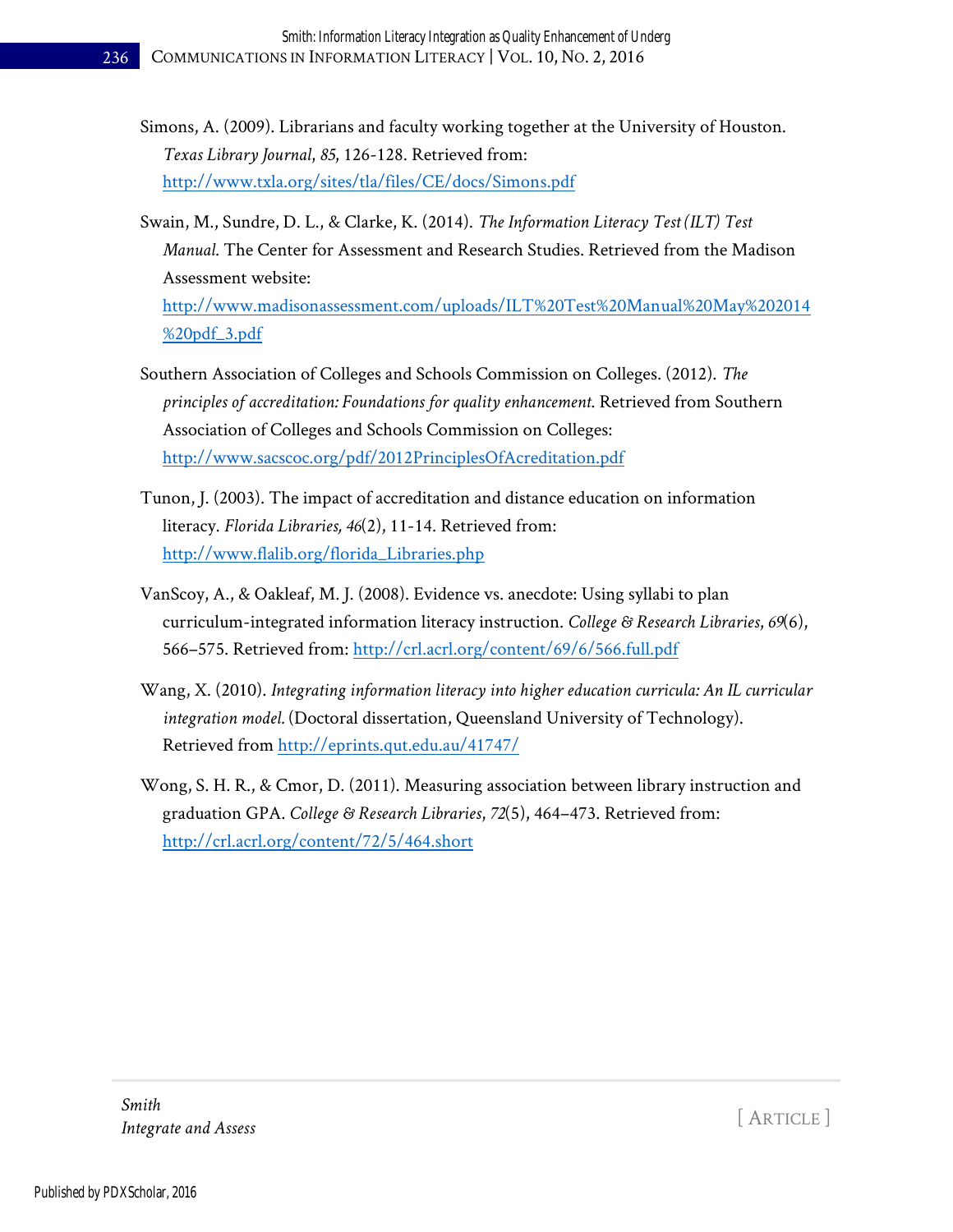# **Appendix A – SEWS Rubric**

Writing Criteria

|                              | <b>Excellent</b>                                                                                                                  | Good                                                                                                                                                                                      | <b>Meets</b><br><b>Requirements</b>                                                                                                                                                                | <b>Needs Substantial</b><br>Improvement                                                                                                                                  | Unacceptable*                                                                                                                       |
|------------------------------|-----------------------------------------------------------------------------------------------------------------------------------|-------------------------------------------------------------------------------------------------------------------------------------------------------------------------------------------|----------------------------------------------------------------------------------------------------------------------------------------------------------------------------------------------------|--------------------------------------------------------------------------------------------------------------------------------------------------------------------------|-------------------------------------------------------------------------------------------------------------------------------------|
| Thesis /<br>Hypothesis       | Sophisticated, well<br>developed<br>thesis/hypothesis<br>that is clearly stated                                                   | Good, competent<br>thesis/hypothesis<br>that is clearly stated                                                                                                                            | Adequate<br>thesis/hypothesis<br>that is clearly stated                                                                                                                                            | Weak or unclearly<br>stated<br>thesis/hypothesis                                                                                                                         | No<br>Thesis/Hypothesis                                                                                                             |
| Analysis                     | Sophisticated use of<br>critical thinking to<br>integrate evidence<br>and to support<br>thesis/hypothesis                         | Good, competent<br>use of critical<br>thinking to<br>integrate evidence<br>and to support<br>thesis/hypothesis                                                                            | Adequate use of<br>critical thinking to<br>integrate evidence<br>and to support<br>thesis/hypothesis                                                                                               | Weak use of critical<br>thinking so that<br>evidence is not<br>sufficiently<br>integrated and<br>thesis/hypothesis is<br>poorly supported                                | No analysis applied<br>to support the thesis<br>or to demonstrate<br>understanding of<br>sources/evidence                           |
| Presentation                 | Meets professional<br>presentation<br>standards for the<br>discipline and all<br>directions for the<br>assignment are<br>followed | Generally meets<br>professional<br>presentation<br>standards for the<br>discipline but may<br>contain <i>afew</i><br>careless errors;<br>directions for the<br>assignment are<br>followed | Meets minimal<br>professional<br>presentation<br>standards for the<br>discipline but may<br>contain some errors<br>that show<br>inconsistency;<br>directions for the<br>assignment are<br>followed | Professional<br>presentation<br>standards for the<br>discipline not met<br>due to many<br>formatting errors;<br>not all directions for<br>the assignment are<br>followed | Is not formatted<br>о<br>correctly<br>о<br>Does not follow<br>directions<br>о<br>Has no title                                       |
| Grammar/<br><b>Mechanics</b> | Free from errors in<br>о<br>Grammar<br>$\Box$<br>Usage<br>$\Box$<br>Capitalization<br>$\Box$<br>Punctuation<br>$\Box$<br>Spelling | Occasional errors<br>in<br>$\Box$<br>Grammar<br>$\Box$<br>Usage<br>Д<br>Capitalization<br>$\Box$<br>Punctuation<br>$\Box$<br>Spelling                                                     | Several errors in<br>$\Box$<br>Grammar<br>$\Box$<br>Usage<br>$\Box$<br>Capitalization<br>$\Box$<br>Punctuation<br>$\Box$<br>Spelling                                                               | Many errors in<br>$\Box$<br>Grammar<br>о<br>Usage<br>$\Box$<br>Capitalization<br>$\Box$<br>Punctuation<br>о<br>Spelling                                                  | Too many errors in<br>Ω<br>Grammar<br>О<br>Usage<br>$\Box$<br>Capitalization<br>$\Box$<br>Punctuation<br>$\Box$<br>Spelling         |
| Organization                 | Sophisticated<br>logical organization<br>with a clear line of<br>reasoning                                                        | Good, competent<br>logical organization<br>with a clear line of<br>reasoning                                                                                                              | Adequate logical<br>organization with a<br>clear line of<br>reasoning                                                                                                                              | Weak logical<br>organization with a<br>clear line of<br>reasoning                                                                                                        | Writing not logically<br>organized.<br>Frequently ideas fail<br>to make sense.<br>Reader cannot<br>identify a line of<br>reasoning. |

[ ARTICLE ]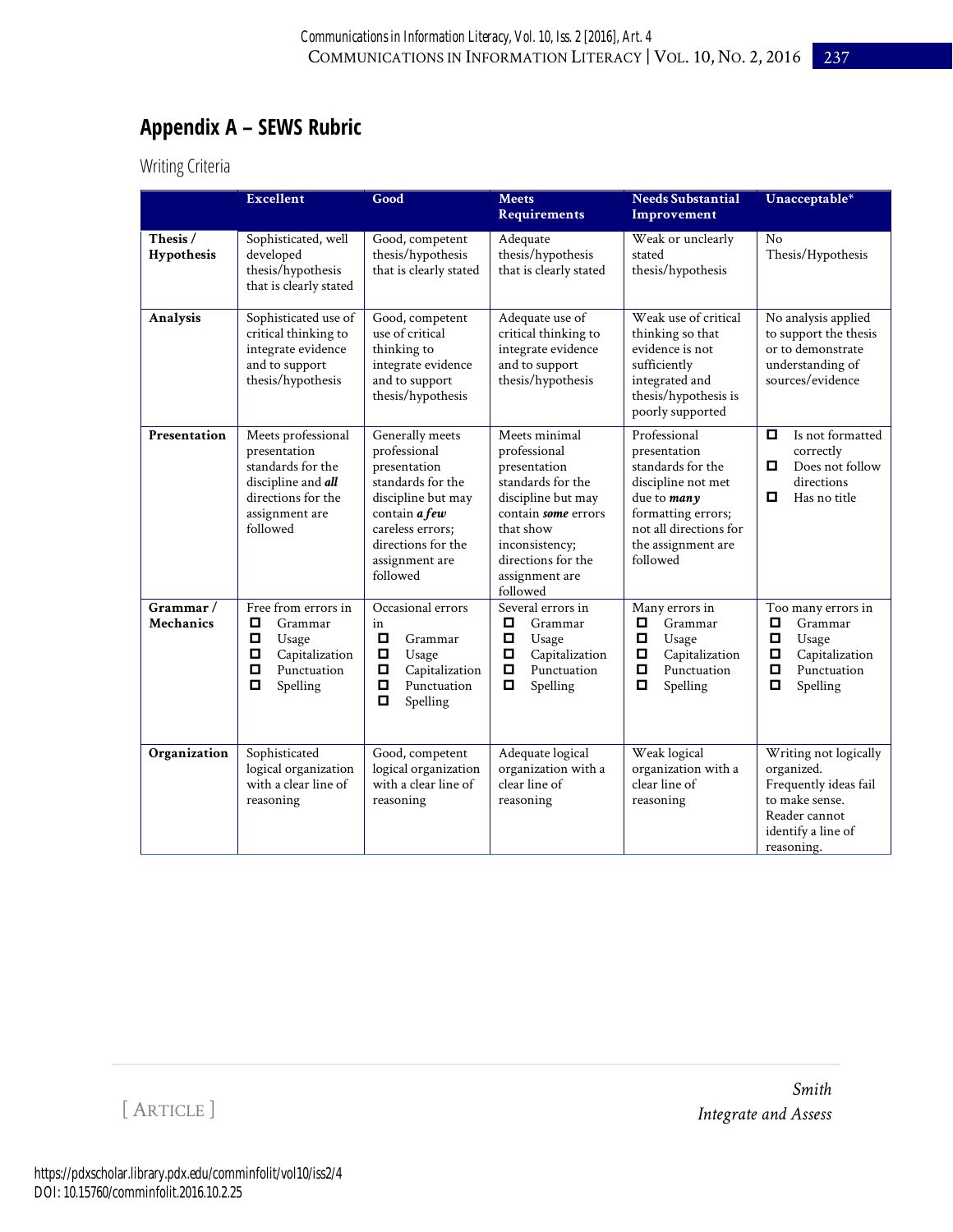### Information Literacy Criteria

|                                                                                                              | <b>Excellent</b>                                                                                                                                                                                                                          | Good                                                                                                             | <b>Meets</b><br><b>Requirements</b>                                              | <b>Needs</b><br>Substantial                                                                                                                                                     | Unacceptable*                                                                                                                                                                                           |
|--------------------------------------------------------------------------------------------------------------|-------------------------------------------------------------------------------------------------------------------------------------------------------------------------------------------------------------------------------------------|------------------------------------------------------------------------------------------------------------------|----------------------------------------------------------------------------------|---------------------------------------------------------------------------------------------------------------------------------------------------------------------------------|---------------------------------------------------------------------------------------------------------------------------------------------------------------------------------------------------------|
|                                                                                                              |                                                                                                                                                                                                                                           |                                                                                                                  |                                                                                  | Improvement                                                                                                                                                                     |                                                                                                                                                                                                         |
| Appropriatene<br>ss of Sources<br>for a Scholarly<br>Paper                                                   | Excellent choice of<br>sources for a<br>scholarly paper                                                                                                                                                                                   | Good choice of<br>sources for a<br>scholarly paper                                                               | Adequate choice<br>of sources for a<br>scholarly paper                           | Poor choice of<br>sources for a<br>scholarly paper                                                                                                                              | No evidence of<br>sources                                                                                                                                                                               |
| <b>Use of Sources</b><br>to Support the<br>Argument                                                          | Sophisticated use of<br>sources to enrich<br>thesis/hypothesis;<br>original conclusions<br>or divergent<br>opinions are drawn<br>from sources                                                                                             | Good,<br>competent use<br>of sources to<br>enrich<br>thesis/hypothes<br>is; sources are<br>fairly<br>represented | Adequate use of<br>sources to extend<br>thesis/hypothesis                        | Poor use of<br>sources:<br><b>□</b> Arbitrary<br>source usage<br>$\Box$ Over-use of<br>single source<br>$\blacksquare$ Excessive<br>quoting,<br>paraphrasing,<br>or summarizing | Notable<br>discrepancies<br>between<br>References /<br>Works Cited /<br>Bibliography and<br>in-text citations<br>( <i>i.e.</i> sources used<br>in paper without<br>full bibliographic<br>info provided) |
| Correctness<br><b>According to</b><br>Style of<br>References/<br>Bibliography/<br><b>Works Cited</b><br>Page | All elements of<br>citations present and<br>all sources are cited<br>and formatted<br>perfectly according<br>to style                                                                                                                     | All elements of<br>citations<br>present, but<br>some<br>formatting<br>errors                                     | Most elements of<br>citations present<br>but with some<br>formatting errors      | Major elements<br>of citations are<br>missing along<br>with consistent<br>formatting errors                                                                                     | There is no<br>References /<br>Works Cited /<br>Bibliography page                                                                                                                                       |
| Correctness<br>According to<br><b>Style of In-Text</b><br><b>Citations</b>                                   | All quotes,<br>paraphrases, and<br>summaries follow in-<br>text citation rules<br>perfectly according<br>to style.                                                                                                                        | Some minor<br>errors (i.e.,<br>punctuation)<br>with in-text<br>citation                                          | Several major<br>errors in<br>following in-text<br>citation rules                | $\blacksquare$ Consistent<br>major errors in<br>following in-<br>text citation<br>rules<br>$\Box$ Unclear<br>attribution of<br>ideas in<br>paraphrase or<br>summary             | $\Box$ In-text<br>citations<br>missing<br>$\Box$ Quotes,<br>paraphrases,<br>or summaries<br>not<br>represented<br>correctly                                                                             |
| Academic<br>Integrity /<br>Plagiarism                                                                        | Exemplary use of<br>sources so that no<br>plagiarism occurs, all<br>sources are<br>represented fairly,<br>and a spirit of<br>academic integrity is<br>exhibited in the<br>writing of the paper<br>and the completion<br>of the assignment | Good,<br>competent use<br>of sources so<br>that no<br>plagiarism<br>occurs                                       | An isolated<br>incident of<br>unintentional<br>plagiarism due to<br>carelessness | Repeated<br>incidents of<br>unintentional<br>plagiarism due to<br>misunderstanding<br>of a single<br>concept                                                                    | $\Box$ Cheating<br>Consistent<br>0<br>incidents of<br>unintentional<br>plagiarism<br>that show<br>little<br>understanding<br>of academic<br>integrity                                                   |

\*A single check in the far right-hand column – for any criterion -- should result in a failing grade for the SEWS paper.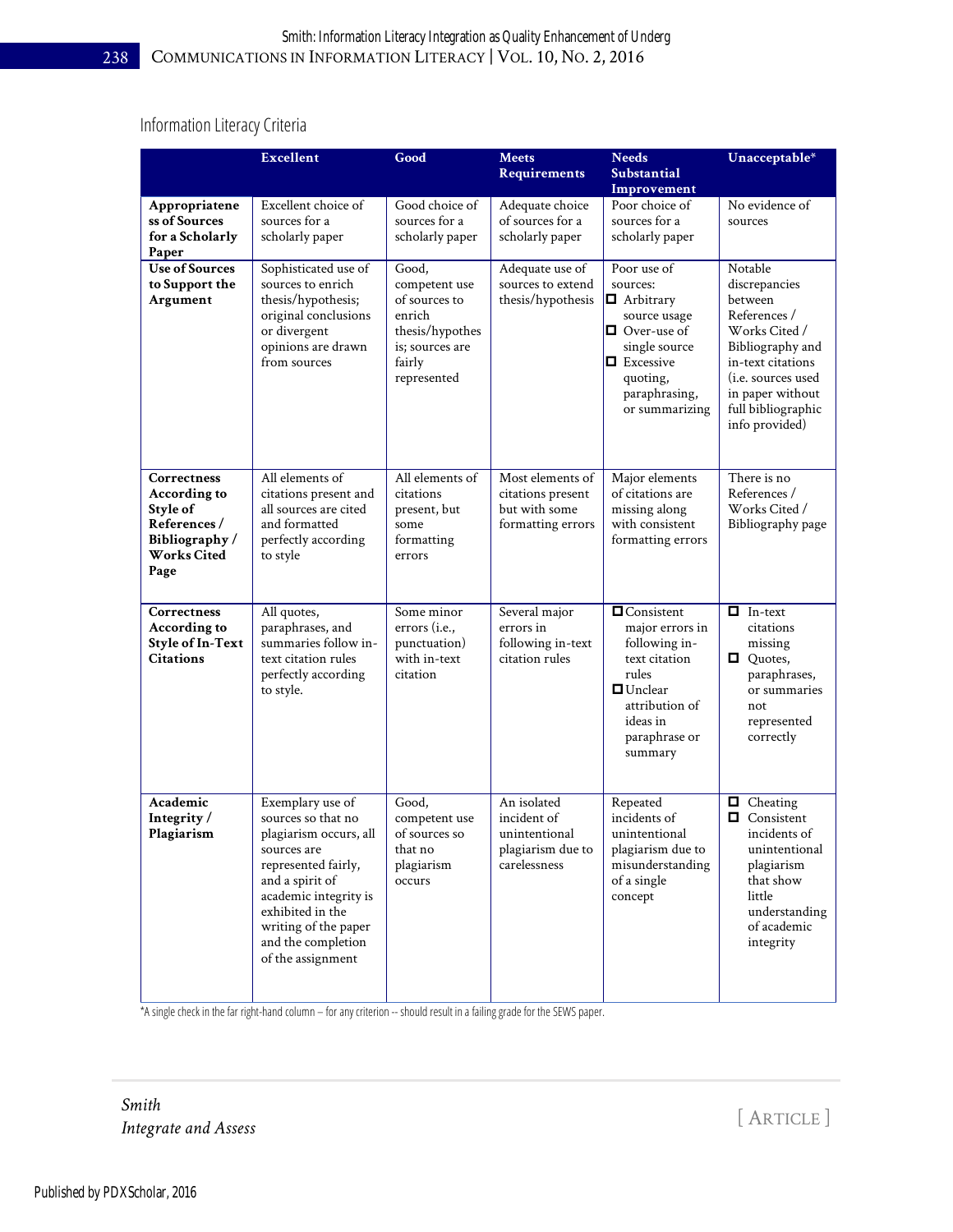# **Appendix B – NSSE to IL Mapping Chart**

\* NSSE released an updated version in 2012. Some questions were added, some deleted, some changed (either minimal or significant change). See [http://nsse.iub.edu/html/survey\\_instruments.cfm f](http://nsse.iub.edu/html/survey_instruments.cfm)or more information.

|             | <b>Information Literacy Standard 1</b>                                                                       |                                |                                                                                                                                             |
|-------------|--------------------------------------------------------------------------------------------------------------|--------------------------------|---------------------------------------------------------------------------------------------------------------------------------------------|
| NSSE $1.0*$ |                                                                                                              | <b>NSSE 2.0</b>                |                                                                                                                                             |
|             | Used for 2010 Freshmen                                                                                       | Used for 2013 and 2014 Seniors |                                                                                                                                             |
| 7.d         | Work on a research project with<br>a faculty member outside of<br>course or program requirements             | 11.e                           | Work with a faculty<br>member on a research<br>project                                                                                      |
| 7.h         | Culminating senior experience<br>(capstone course, senior project<br>or thesis, comprehensive exam,<br>etc.) | 11.f                           | Complete a<br>culminating senior<br>experience (capstone<br>course, senior project<br>or thesis,<br>comprehensive exam,<br>portfolio, etc.) |
| 11.m        | Solving complex real-world<br>problems                                                                       | 17.i                           | Solving complex real-<br>world problems                                                                                                     |

|                  | <b>Information Literacy Standard 2</b>                                                                          |                                |                                                                                                                                             |
|------------------|-----------------------------------------------------------------------------------------------------------------|--------------------------------|---------------------------------------------------------------------------------------------------------------------------------------------|
| <b>NSSE 1.0*</b> |                                                                                                                 | <b>NSSE 2.0</b>                |                                                                                                                                             |
|                  | Used for 2010 Freshmen                                                                                          | Used for 2013 and 2014 Seniors |                                                                                                                                             |
| 7.d              | Work on a research project with<br>a faculty member outside of<br>course or program requirements                | 11.e                           | Work with a faculty<br>member on a research<br>project                                                                                      |
| 7.h              | Culminating senior experience<br>(capstone course, senior project<br>or thesis, comprehensive exam,<br>$etc.$ ) | 11.f                           | Complete a<br>culminating senior<br>experience (capstone<br>course, senior project<br>or thesis,<br>comprehensive exam,<br>portfolio, etc.) |
| 11.g             | Using computing and<br>information technology                                                                   | Deleted                        |                                                                                                                                             |
| 11.m             | Solving complex real-world<br>problems                                                                          | 17.i                           | Solving complex real-<br>world problems                                                                                                     |

[ ARTICLE ]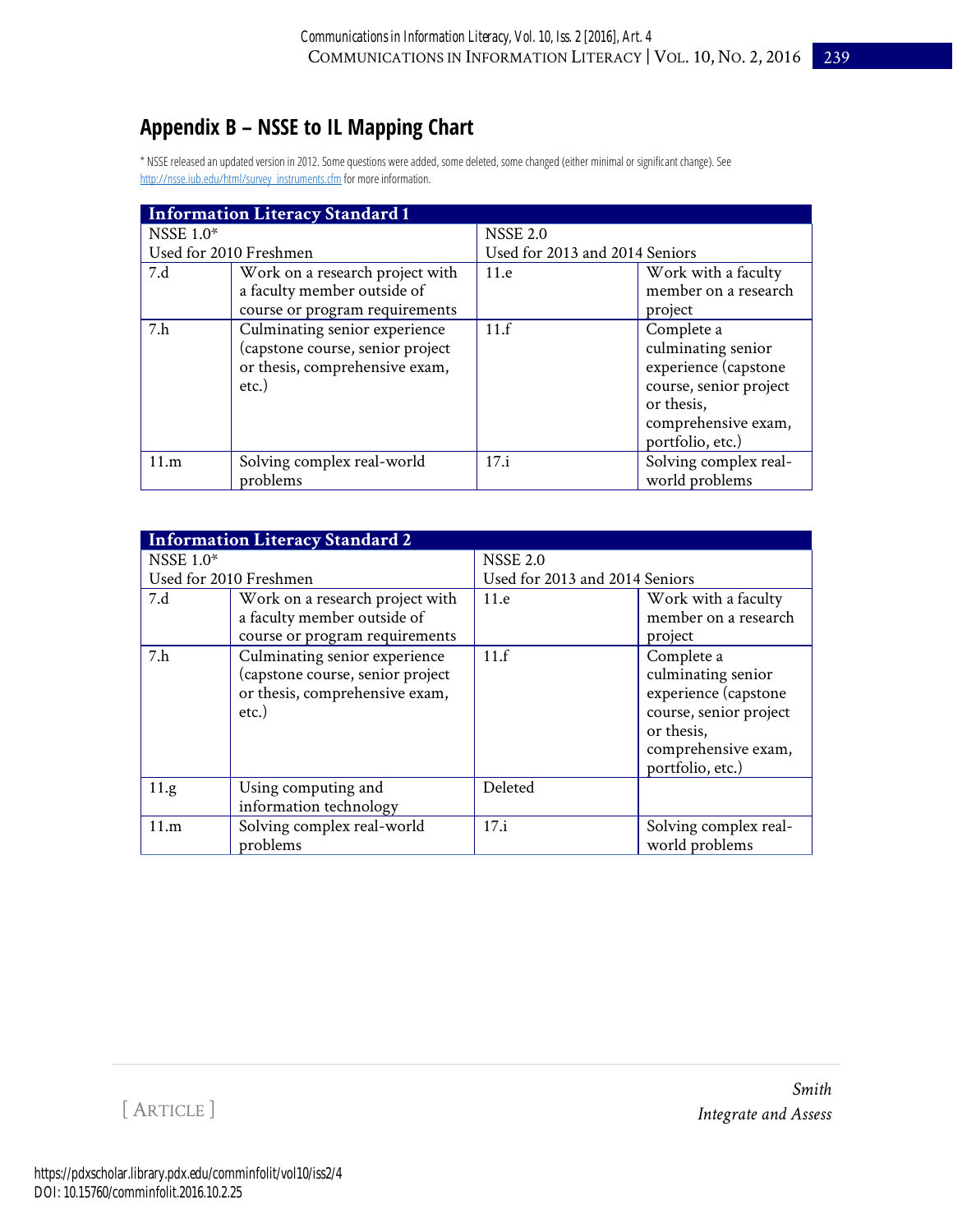| <b>Information Literacy Standard 3</b> |                                                                                                                                                      |                                |                                                                                                                                       |  |
|----------------------------------------|------------------------------------------------------------------------------------------------------------------------------------------------------|--------------------------------|---------------------------------------------------------------------------------------------------------------------------------------|--|
| <b>NSSE 1.0*</b>                       |                                                                                                                                                      | <b>NSSE 2.0</b>                |                                                                                                                                       |  |
| Used for 2010 Freshmen                 |                                                                                                                                                      | Used for 2013 and 2014 Seniors |                                                                                                                                       |  |
| 1.d                                    | Worked on a paper or project<br>that required integrating ideas or<br>information from various sources                                               | Deleted                        |                                                                                                                                       |  |
| 1.e                                    | Included diverse perspectives<br>(different races, religions,<br>genders, political beliefs, etc.) in<br>class discussions or writing<br>assignments | 2.c                            | Included diverse<br>perspectives (political,<br>religious, racial/ethnic,<br>gender, etc.) in course<br>discussions or<br>assignments |  |
| 1.i                                    | Put together ideas or concepts<br>from different courses when<br>completing assignments or<br>during class discussions                               | 2.a                            | Combined ideas from<br>different courses when<br>completing<br>assignments                                                            |  |
| 1.1                                    | Used an electronic medium<br>(listserv, chat group, Internet,<br>instant messaging, etc.) to discuss<br>or complete an assignment                    | Deleted                        |                                                                                                                                       |  |
| 1.m                                    | Used e-mail to communicate with<br>an instructor                                                                                                     | Deleted                        |                                                                                                                                       |  |
| 1.p                                    | Discussed ideas from your<br>readings or classes with faculty<br>members outside of class                                                            | 3.c                            | Discussed course<br>topics, ideas, or<br>concepts with a faculty<br>member outside of<br>class                                        |  |
| 2.b                                    | Coursework emphasizes:<br>Analyzing the basic elements of<br>an idea, experience, or theory                                                          | 4.c                            | Analyzing an idea,<br>experience, or line of<br>reasoning in depth by<br>examining its parts                                          |  |
| 2.c                                    | Coursework emphasizes:<br>Synthesizing and organizing<br>ideas, information, or experiences                                                          | 4.e                            | Forming a new idea or<br>understanding from<br>various pieces of<br>information                                                       |  |
| 2.d                                    | Coursework emphasizes: Making<br>judgments about the value of<br>information, arguments, or<br>methods                                               | 4.d                            | Evaluating a point of<br>view, decision, or<br>information source                                                                     |  |
| 7.d                                    | Work on a research project with<br>a faculty member outside of<br>course or program requirements                                                     | 11.e                           | Work with a faculty<br>member on a research<br>project                                                                                |  |
| 7.h                                    | Culminating senior experience<br>(capstone course, senior project<br>or thesis, comprehensive exam,<br>etc.)                                         | 11.f                           | Complete a<br>culminating senior<br>experience (capstone<br>course, senior project<br>or thesis,                                      |  |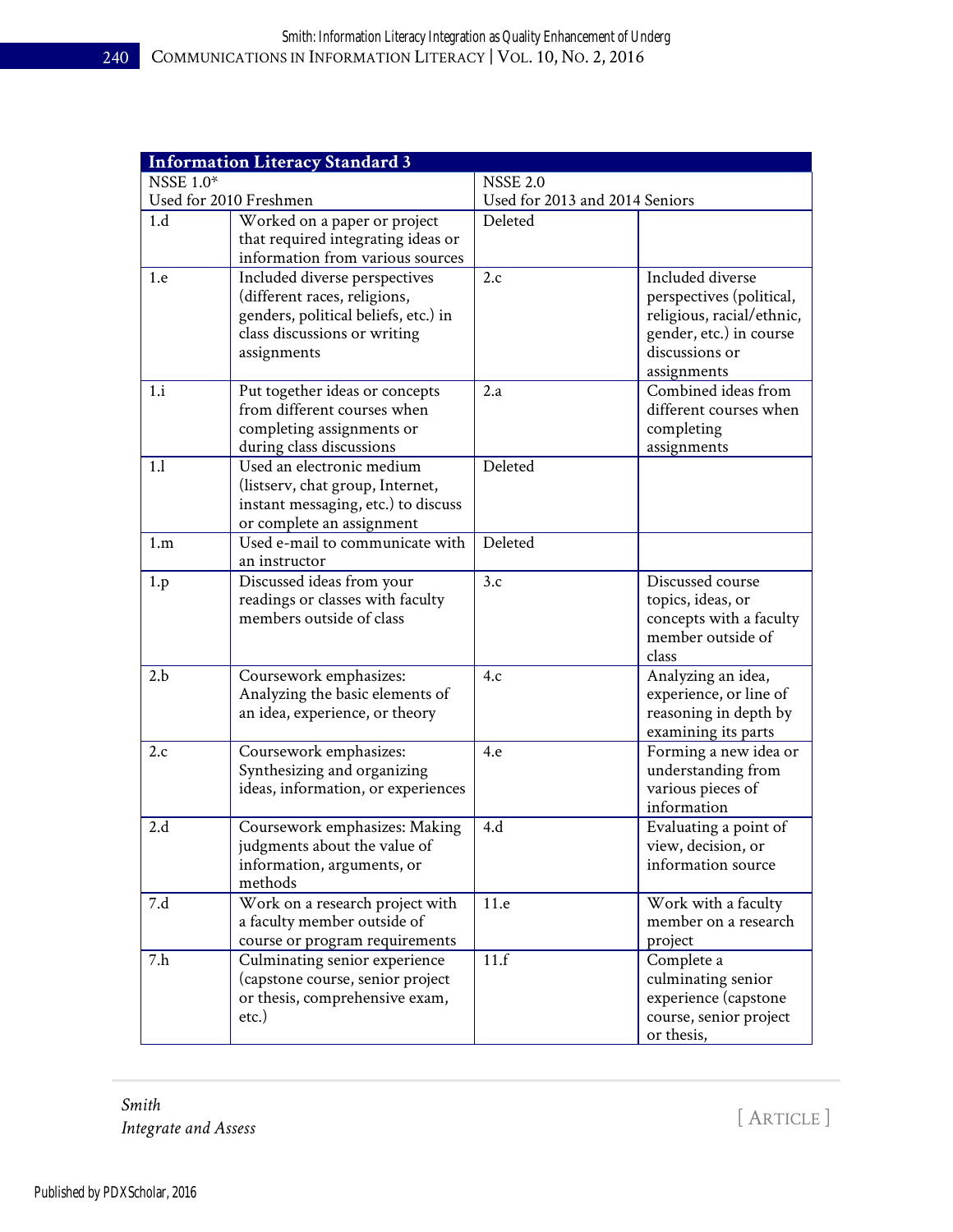|      |                                               |                 | comprehensive exam,<br>portfolio, etc.)               |
|------|-----------------------------------------------|-----------------|-------------------------------------------------------|
| 11.e | Thinking critically and<br>analytically       | 17 <sub>c</sub> | Thinking critically and<br>analytically               |
| 11.f | Analyzing quantitative problems               | 17.d            | Analyzing numerical<br>and statistical<br>information |
| 11.g | Using computing and<br>information technology | Deleted         |                                                       |
| 11.h | Working effectively with others               | 17.f            | Working effectively<br>with others                    |
| 11.m | Solving complex real-world<br>problems        | 17.i            | Solving complex real-<br>world problems               |

| <b>Information Literacy Standard 4</b> |                                                                                                                                                                                              |                                |                                                                                                                                             |  |  |
|----------------------------------------|----------------------------------------------------------------------------------------------------------------------------------------------------------------------------------------------|--------------------------------|---------------------------------------------------------------------------------------------------------------------------------------------|--|--|
| <b>NSSE 1.0*</b>                       |                                                                                                                                                                                              | <b>NSSE 2.0</b>                |                                                                                                                                             |  |  |
| Used for 2010 Freshmen                 |                                                                                                                                                                                              | Used for 2013 and 2014 Seniors |                                                                                                                                             |  |  |
| 1.c                                    | Prepared two or more drafts of a<br>paper or assignment before<br>turning it in Culminating senior<br>experience (capstone course,<br>senior project or thesis,<br>comprehensive exam, etc.) | 1.b                            | Attended an art<br>exhibit, play or other<br>arts performance<br>(dance, music, etc.)                                                       |  |  |
| 2.e                                    | Coursework emphasizes:<br>Applying theories or concepts to<br>practical problems or in new<br>situations                                                                                     | 4.b                            | Applying facts,<br>theories, or methods to<br>practical problems or<br>new situations                                                       |  |  |
| 7.h                                    | Culminating senior experience<br>(capstone course, senior project<br>or thesis, comprehensive exam,<br>$etc.$ )                                                                              | 11.f                           | Complete a<br>culminating senior<br>experience (capstone<br>course, senior project<br>or thesis,<br>comprehensive exam,<br>portfolio, etc.) |  |  |
| 11.c                                   | Writing clearly and effectively                                                                                                                                                              | 17.a                           | Writing clearly and<br>effectively                                                                                                          |  |  |
| 11.d                                   | Speaking clearly and effectively                                                                                                                                                             | 17.b                           | Analyzing numerical<br>and statistical<br>information                                                                                       |  |  |
| 11.m                                   | Solving complex real-world<br>problems                                                                                                                                                       | 17.i                           | Solving complex real-<br>world problems                                                                                                     |  |  |

[ ARTICLE ]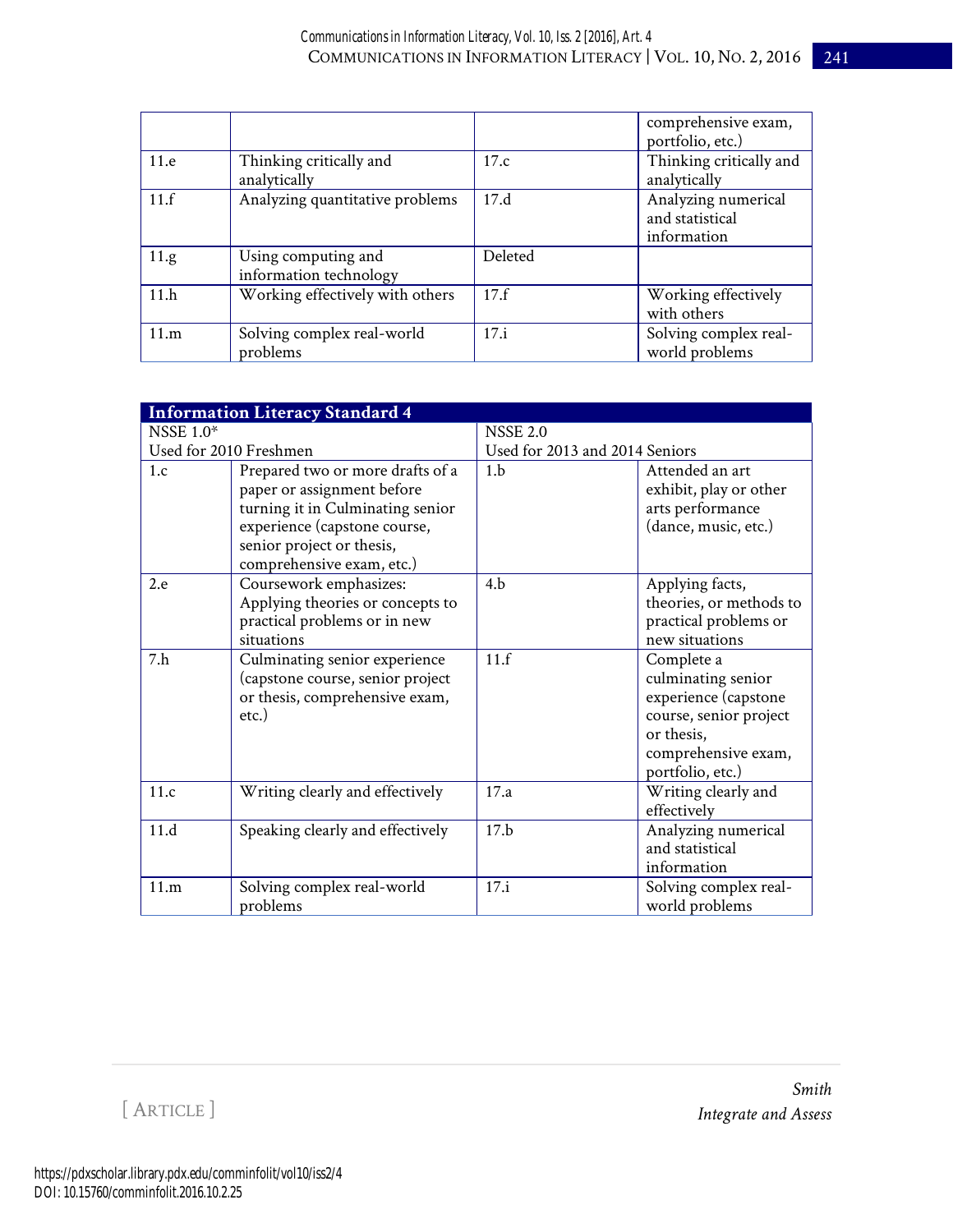| <b>Information Literacy Standard 5</b> |                                                                                                                 |                                |                                                                                                                                             |  |  |
|----------------------------------------|-----------------------------------------------------------------------------------------------------------------|--------------------------------|---------------------------------------------------------------------------------------------------------------------------------------------|--|--|
| NSSE $1.0*$                            |                                                                                                                 | <b>NSSE 2.0</b>                |                                                                                                                                             |  |  |
| Used for 2010 Freshmen                 |                                                                                                                 | Used for 2013 and 2014 Seniors |                                                                                                                                             |  |  |
| 7.h                                    | Culminating senior experience<br>(capstone course, senior project<br>or thesis, comprehensive exam,<br>$etc.$ ) | 11.f                           | Complete a<br>culminating senior<br>experience (capstone<br>course, senior project<br>or thesis,<br>comprehensive exam,<br>portfolio, etc.) |  |  |
| 11.m                                   | Solving complex real-world<br>problems                                                                          | 17.i                           | Solving complex real-<br>world problems                                                                                                     |  |  |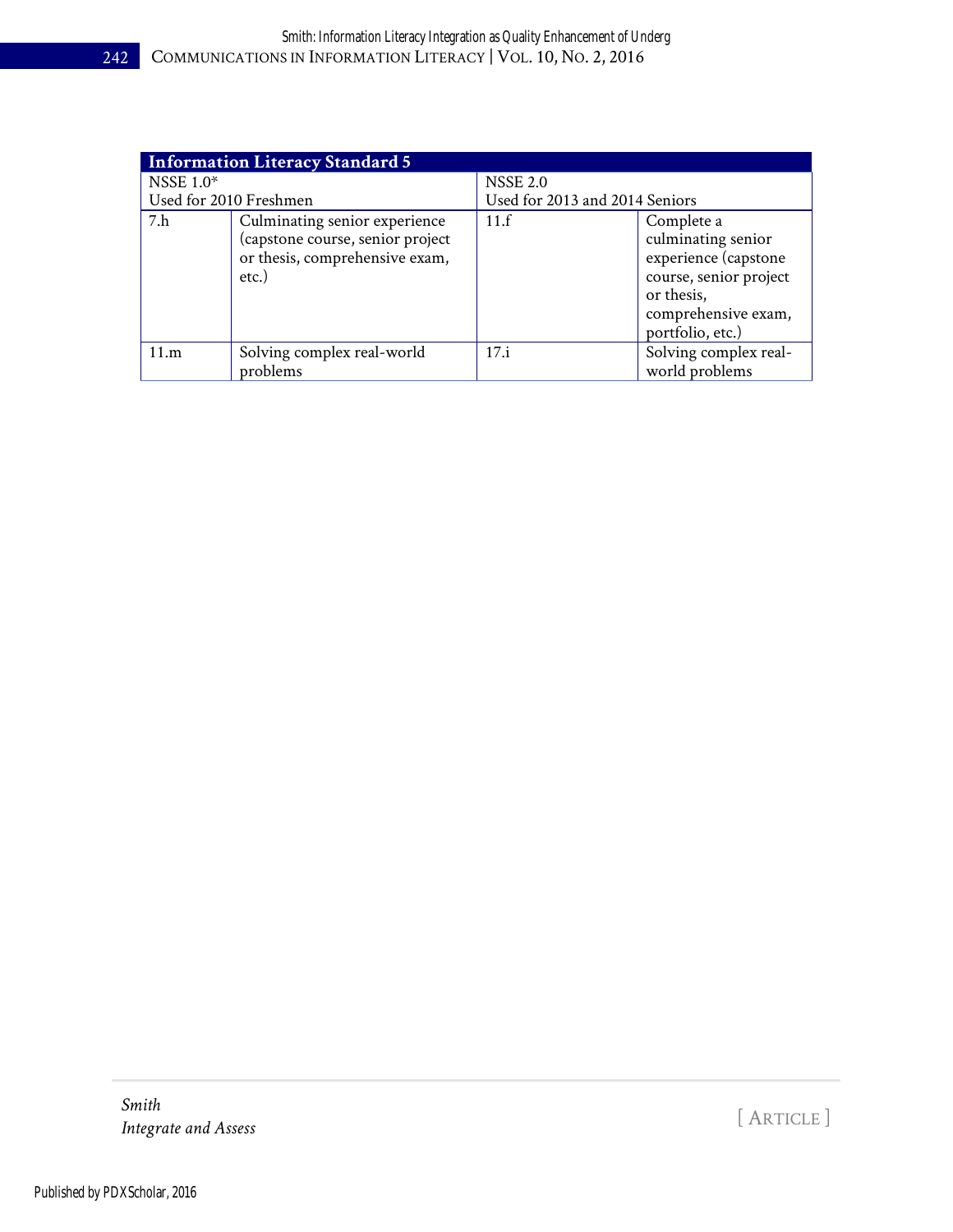# **Appendix C – Faculty Survey**

Information Literacy Standard 1

 My undergraduate students have the ability to develop a focused argument for a research paper.

Information Literacy Standard 2

- My undergraduate students have the ability to use the library's catalog to find a book on a specific subject.
- My undergraduate students have the ability to gather background information in books and reference sources.
- My undergraduate students have the ability to identify relevant keywords and controlled vocabulary (subject terms) for searching a topic.
- My undergraduate students have the ability to conduct a search in an interdisciplinary database such as Academic Search Elite.
- My undergraduate students have the ability to determine local availability of resources and use interlibrary loan if needed.
- My undergraduate students have the ability to revise the topic if search results are unsatisfactory.
- My undergraduate students have the ability to revise the strategy if search results are unsatisfactory.

Information Literacy Standard 3

- My undergraduate students have the ability to evaluate the authority, currency, and relevance of information gathered.
- My undergraduate students have the ability to understand and differentiate between primary vs. secondary resources.
- My undergraduate students have the ability to understand and differentiate between popular vs. scholarly resources.

Information Literacy Standard 4

 My undergraduate students have the ability to summarize, organize, and synthesize information found.

[ ARTICLE ]